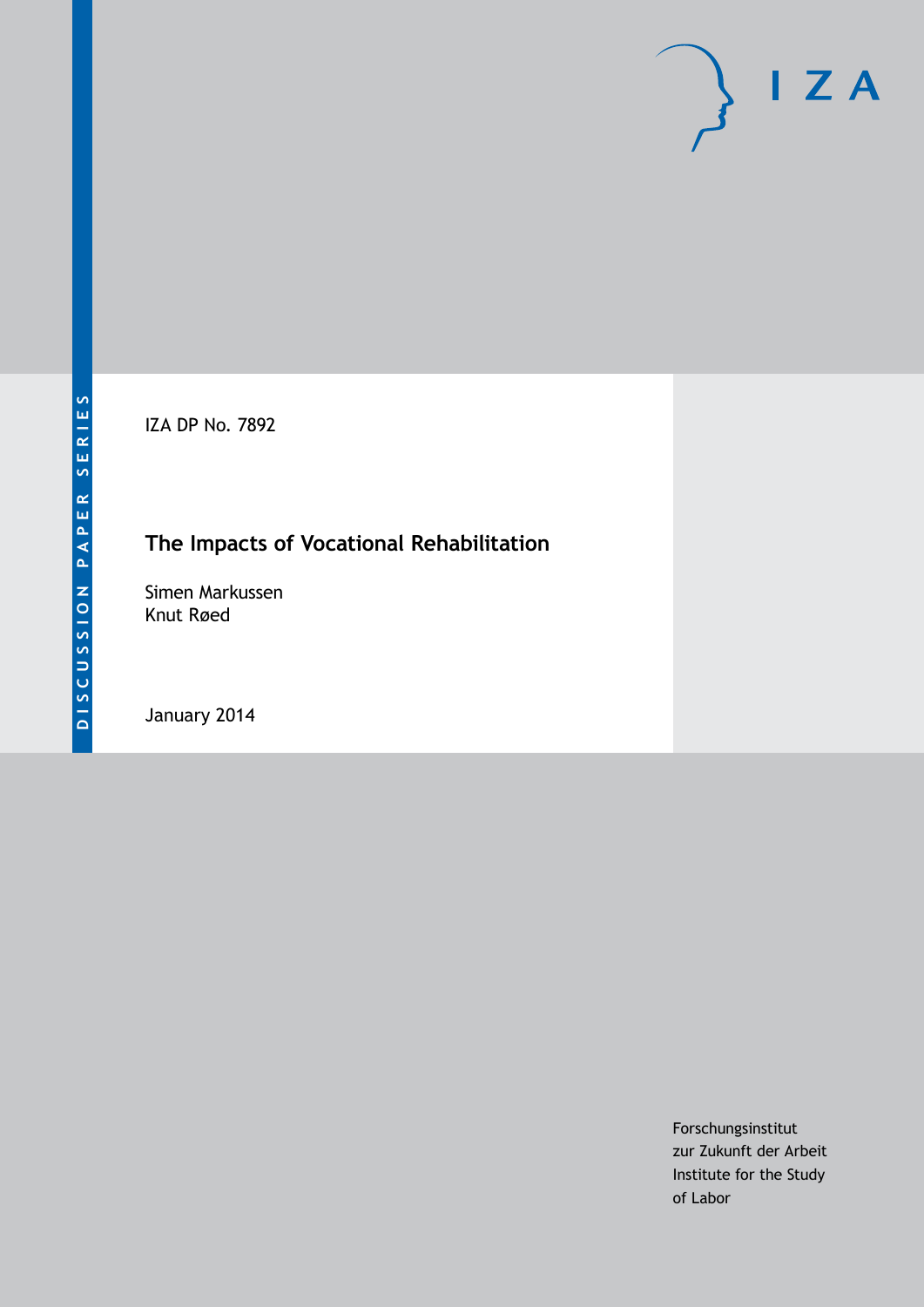# **The Impacts of Vocational Rehabilitation**

## **Simen Markussen**

*Ragnar Frisch Centre for Economic Research*

## **Knut Røed**

*Ragnar Frisch Centre for Economic Research and IZA*

> Discussion Paper No. 7892 January 2014

> > IZA

P.O. Box 7240 53072 Bonn Germany

Phone: +49-228-3894-0 Fax: +49-228-3894-180 E-mail: [iza@iza.org](mailto:iza@iza.org)

Any opinions expressed here are those of the author(s) and not those of IZA. Research published in this series may include views on policy, but the institute itself takes no institutional policy positions. The IZA research network is committed to the IZA Guiding Principles of Research Integrity.

The Institute for the Study of Labor (IZA) in Bonn is a local and virtual international research center and a place of communication between science, politics and business. IZA is an independent nonprofit organization supported by Deutsche Post Foundation. The center is associated with the University of Bonn and offers a stimulating research environment through its international network, workshops and conferences, data service, project support, research visits and doctoral program. IZA engages in (i) original and internationally competitive research in all fields of labor economics, (ii) development of policy concepts, and (iii) dissemination of research results and concepts to the interested public.

<span id="page-1-0"></span>IZA Discussion Papers often represent preliminary work and are circulated to encourage discussion. Citation of such a paper should account for its provisional character. A revised version may be available directly from the author.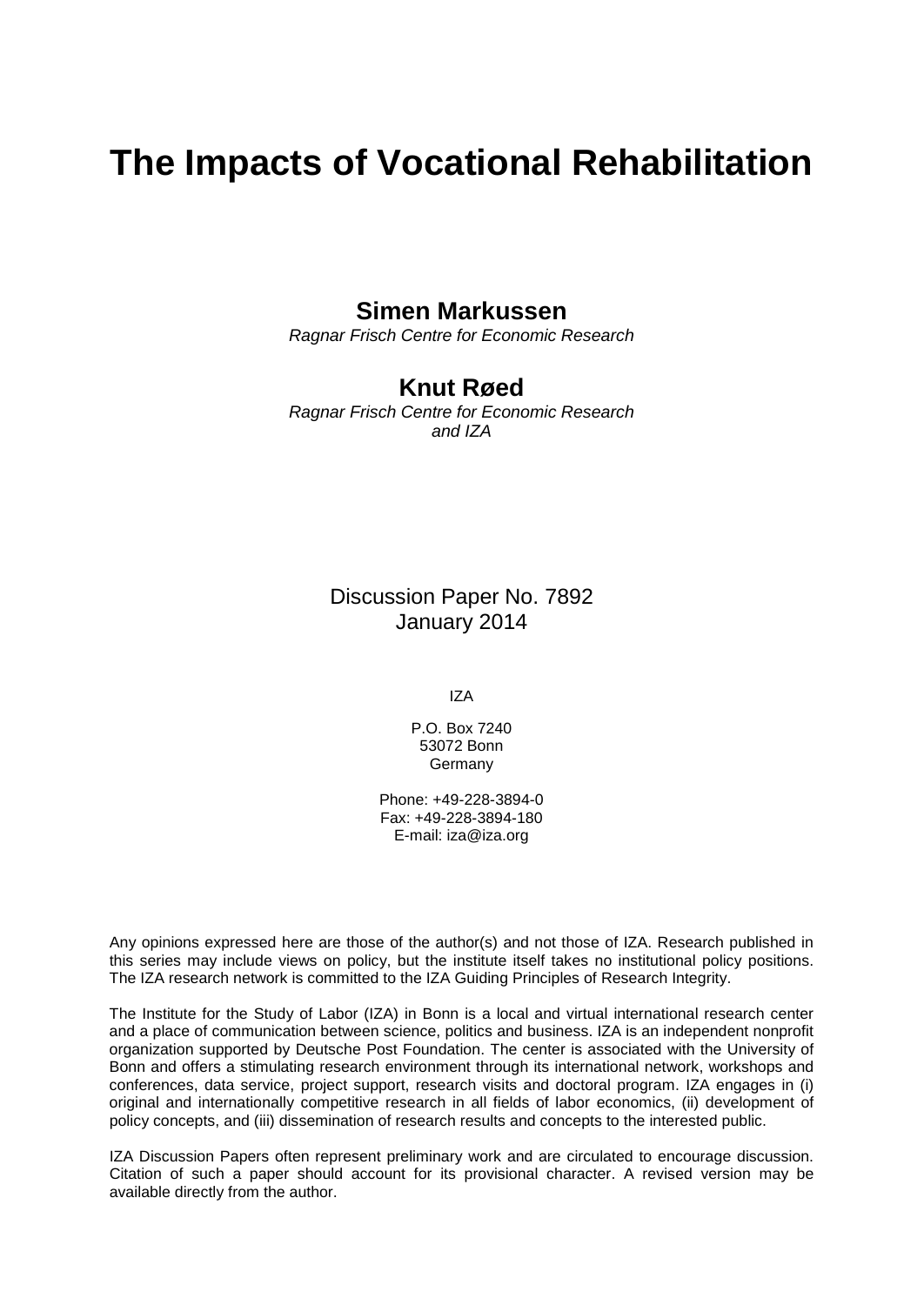IZA Discussion Paper No. 7892 January 2014

# **ABSTRACT**

## **The Impacts of Vocational Rehabilitation[\\*](#page-1-0)**

Based on local variations in vocational rehabilitation (VR) priorities, we examine the impacts of alternative VR programs on short- and long-term labor market outcomes for temporary disability insurance (TDI) claimants in Norway. The analysis builds on rich and detailed administrative registers covering 345,000 claimants. We find that a strategy focusing on rapid placement in the regular labor market is superior to alternative strategies giving higher priority to vocational training or sheltered employment. Strategies prioritizing subsidized regular education also tend to be relatively successful in terms of final outcomes, but at the cost of protracted periods of benefit dependency first.

JEL Classification: C21, C26, H55, I38, J24

Keywords: vocational rehabilitation, social insurance, treatment effects, program evaluation

Corresponding author:

Knut Røed The Ragnar Frisch Centre for Economic Research Gaustadalléen 21 0349 Oslo **Norway** E-mail: [knut.roed@frisch.uio.no](mailto:knut.roed@frisch.uio.no)

This paper is part of the project "Effects of vocational rehabilitation programs", financed by the Norwegian ministry of labor. Data made available by Statistics Norway have been essential for the research project.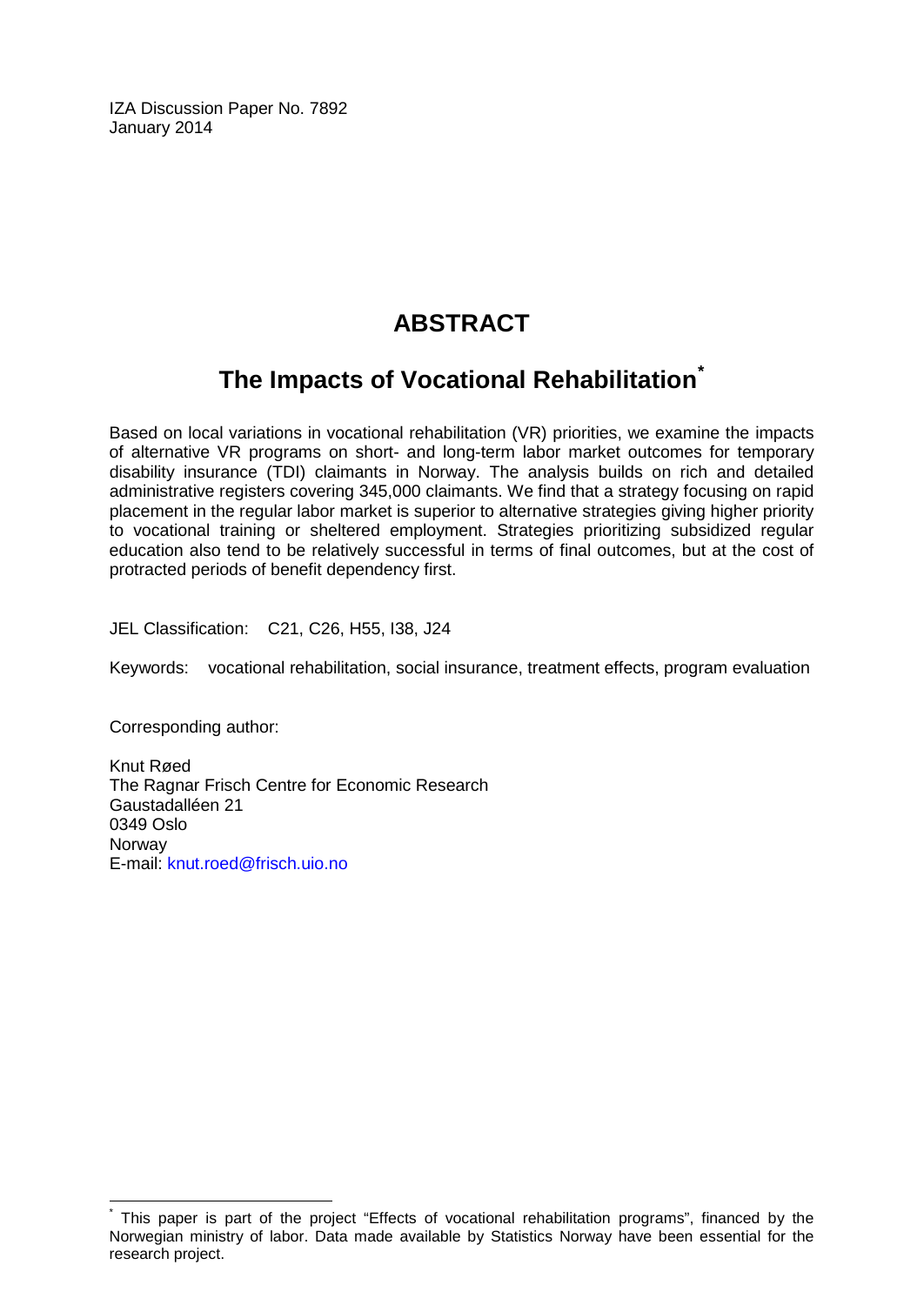#### **1. Introduction**

In all OECD countries, individuals with disabilities have much lower employment rates than the population at large; see, e.g., OECD (2010, p. 51). The evidence is mounting, however, that this state of affairs is not a necessity. Newer research – within economics, epidemiology, and medicine – indicates that disabilities are generally far from incompatible with employment; to the contrary, work can in many cases prevent the onset of disabilities as well as help cure them; see, e.g., Waddell (2004), Waddell and Burton (2006), OECD (2008), and Markussen *et al*. (2012). Many countries also devote significant resources to various rehabilitation programs aimed at securing employment for the disabled; yet so far with limited success. Rising disability insurance rolls have instead become a major concern in many industrialized countries; see Duggan and Imberman (2006), Burkhauser and Daly (2011), and Bratsberg *et al.* (2013).

While there already exists a large empirical literature on the impacts of labor market programs targeted at ordinary job seekers (see Kluve *et al.* (2007) and Card *et al.* (2010) for recent reviews), there is less evidence on the treatment effects of vocational rehabilitation (VR). Moreover, the existing literature is to a large extent confined to small groups and specific institutional settings, implying low external validity. Scientific evaluations of vocational rehabilitation obviously face huge selection problems, since VR programs are typically only offered to persons deemed by a caseworker both to be in need of a program (due to serious health problems) and to be able to benefit from it. In contrast to what is often assumed for participants in regular labor market programs, the most relevant alternative to a particular vocational rehabilitation program is not necessarily to be *un*treated, but rather to receive another type of treatment or to receive treatment at another point in time. Many disabled also participate in more than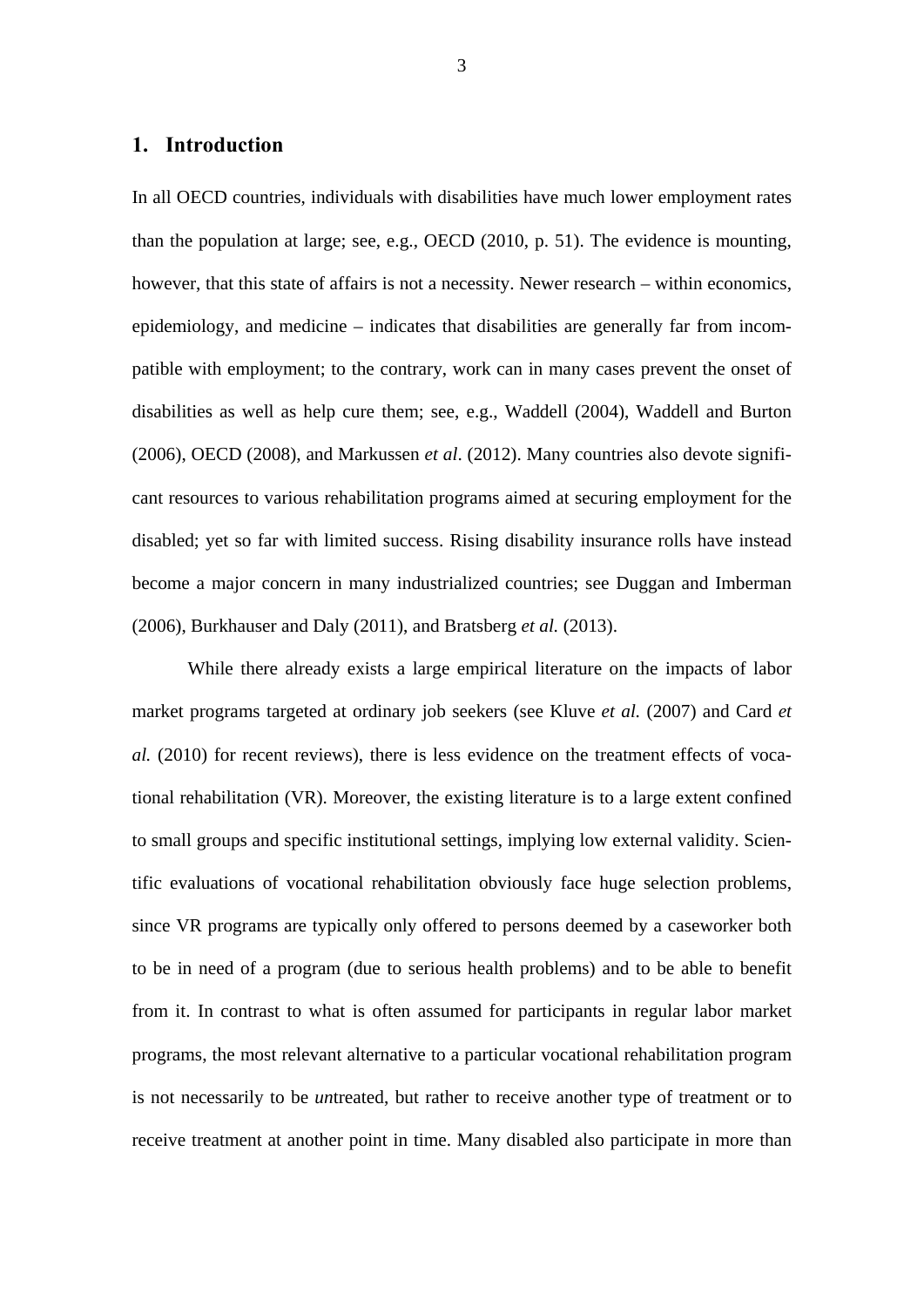one treatment. The distributions of treatment alternatives are likely to vary across different institutional environments, making it difficult to compare studies from different countries. We thus believe that scientific progress in this area – particularly in terms of providing the kind of knowledge that policy-makers demand – requires a clear setting of realistically competing treatment strategies, characterized by well-defined policy parameters.

Our paper relates closely to two existing studies. The first is Frölich *et al*. (2004), which examines the impacts of vocational rehabilitation programs in Sweden on the basis of nonparametric matching estimators. This study relies on the assumption that all variables that simultaneously affect the VR participation decision and subsequent labor market outcomes are observed. The main conclusions are that there are no favorable effects of VR programs at all, but that workplace rehabilitation is better (less bad) than the alternative strategies of, e.g., "social" rehabilitation or education. The second study is Aakvik, *et al*. (2005), which examines the impacts of vocational rehabilitation in Norway (for females only) on the basis of a latent variable model motivated by economic theory. This study exploits local variations in the "degree of rationing" to identify the distribution of treatment effects within the framework of a three-equation (one for the treatment decision, one for the outcome if treated, and one for the outcome if nontreated) single-factor model with normally distributed error terms.<sup>1</sup> The resultant empirical estimates suggest that VR participation has little or no effect on subsequent employment propensities, and that the effects even tend to be negative for actual participants. The estimates are very imprecise, however, and the authors emphasize that they are at best suggestive.

<sup>&</sup>lt;sup>1</sup> The degree of rationing is calculated as the percentage of applicants in local districts who do not participate in the program.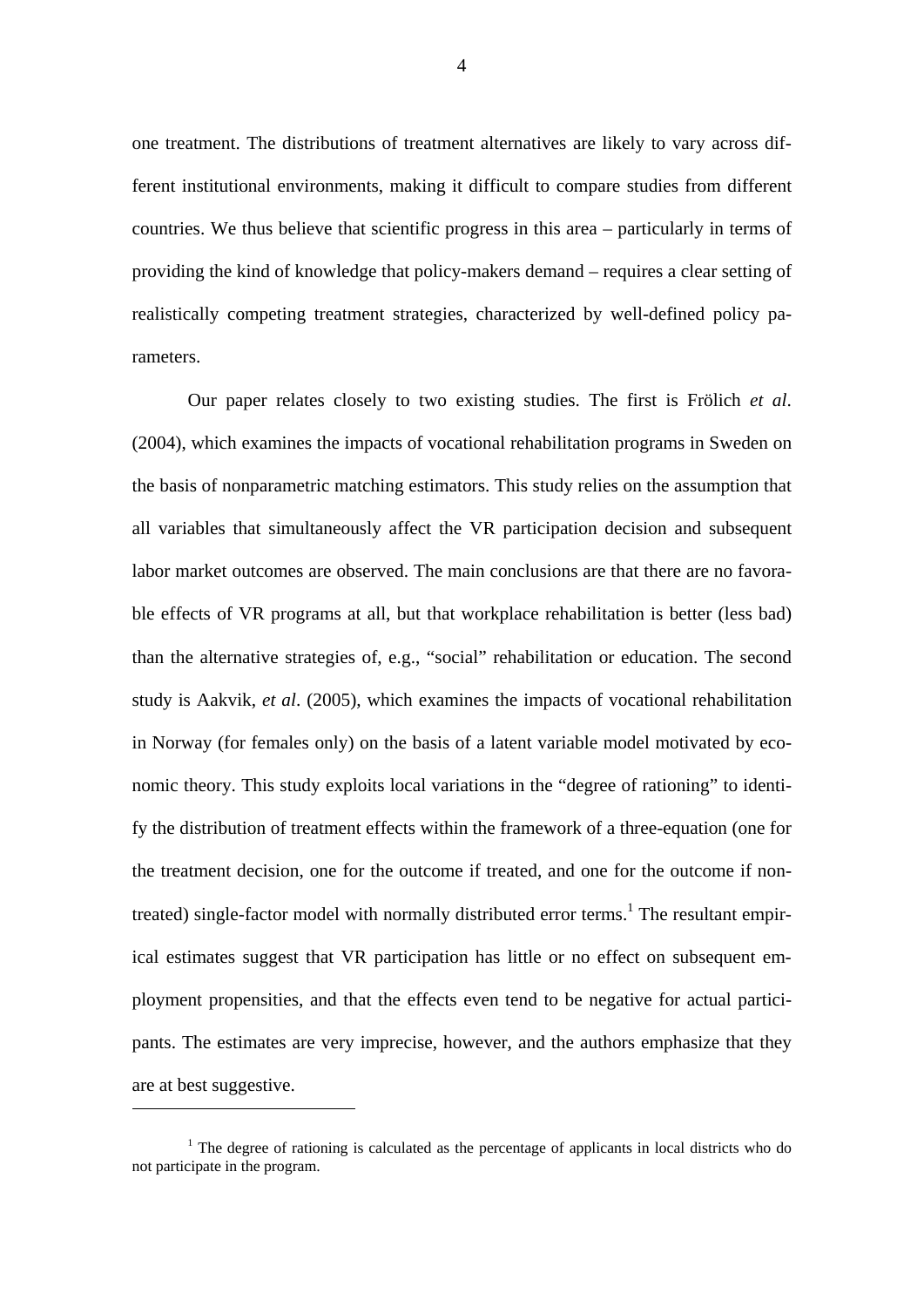The purpose of the present paper is to provide new and comprehensive empirical evidence on the effectiveness of alternative rehabilitation strategies, based on an empirical approach that exploits (idiosyncratic) local variations in rehabilitation policies as the source of exogenous variation in treatment exposure. This approach relies on the idea that, *viewed from the population of disabled individuals*, there is an element of randomassignment-like variation in local authorities' treatment priorities. In practice, these local variations are identified by the distribution of observed treatments among *other* claimants registering in the same treatment environment at approximately the same time (controlled for individual and environmental characteristics and local labor market conditions). Our empirical basis is administrative register data from Norway encompassing the complete population of individuals that entered the temporary disability (TDI) program – and, hence, came under the risk of being referred to vocational rehabilitation – from 1996 through 2005. We examine the impacts of vocational rehabilitation strategies on labor market outcomes for a period of up to seven years after entry into TDI, with particular emphasis on subsequent employment, earnings, and social insurance dependency.

While the idea of exploiting local variation in treatment strategies originated from the emergence of qualitative empirical evidence indicating that rehabilitation policies do vary a lot across different social insurance districts in Norway, we will confirm its validity through a rigorous quantitative analysis in this paper. It is notable, however, that the qualitative evidence to a large extent attributes the variation to differences in local "treatment cultures", as well as to inherited practices and program suppliers (Proba, 2012). The resultant differences in treatment practices have been allowed to thrive and persist precisely because "hard" evidence regarding the treatment effects of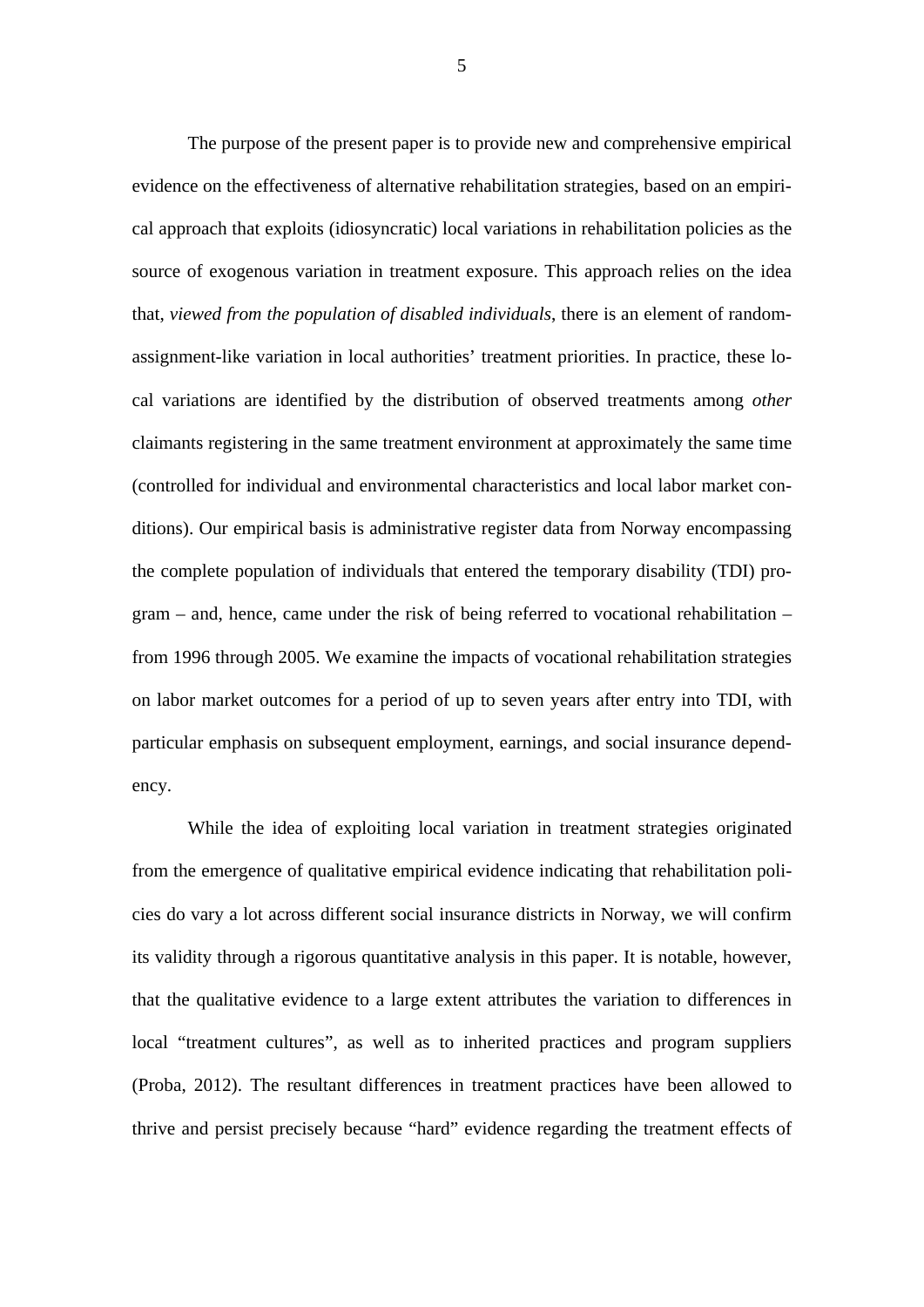various programs is almost non-existent, leaving plenty of room for local administrators to base their policy choices on a combination of individual judgment, guesswork, personal experience, and convenience.

Our empirical analysis consists of two parts; a "reduced form" analysis, where we examine the impacts of the local treatment environment on subsequent outcomes for all potential participants, and an "instrumental variables" (IV) analysis, where we examine the impacts of actual participation in distinct treatment types, using characteristics of the local treatment environment as instruments. The reduced form analysis identifies the average intention-to-treat-effects of marginal changes in the local "treatment portfolio". A main advantage of this approach is that it is valid even if the treatment environment affects potential participants beyond the impacts associated with actual participation in a particular activity; e.g. by modifying incentives to accept (and search for) jobs or to leave the program for other reasons. It also scores high on the criterion of policyrelevance, since it is the design of rehabilitation institutions and strategies that corresponds most closely to the policy makers' choice variables. A major drawback, however, is that "local treatment strategies" are intrinsically unobserved, and hence bound to be measured with significant error. This biases the estimated reduced form coefficients toward zero. The instrumental variables strategy solves the measurement error problem, and also provides coefficient estimates that are more interpretable than the reduced form coefficients. It identifies the average effects of participating in particular program activities for the sub-population of TDI claimants whose treatment choices are affected by the design of the local treatment environment (the "compliers"). However, the validity of this interpretation requires that the treatment environments affect post-TDI outcomes only through their impacts on actual program participation. Moreover, while we can use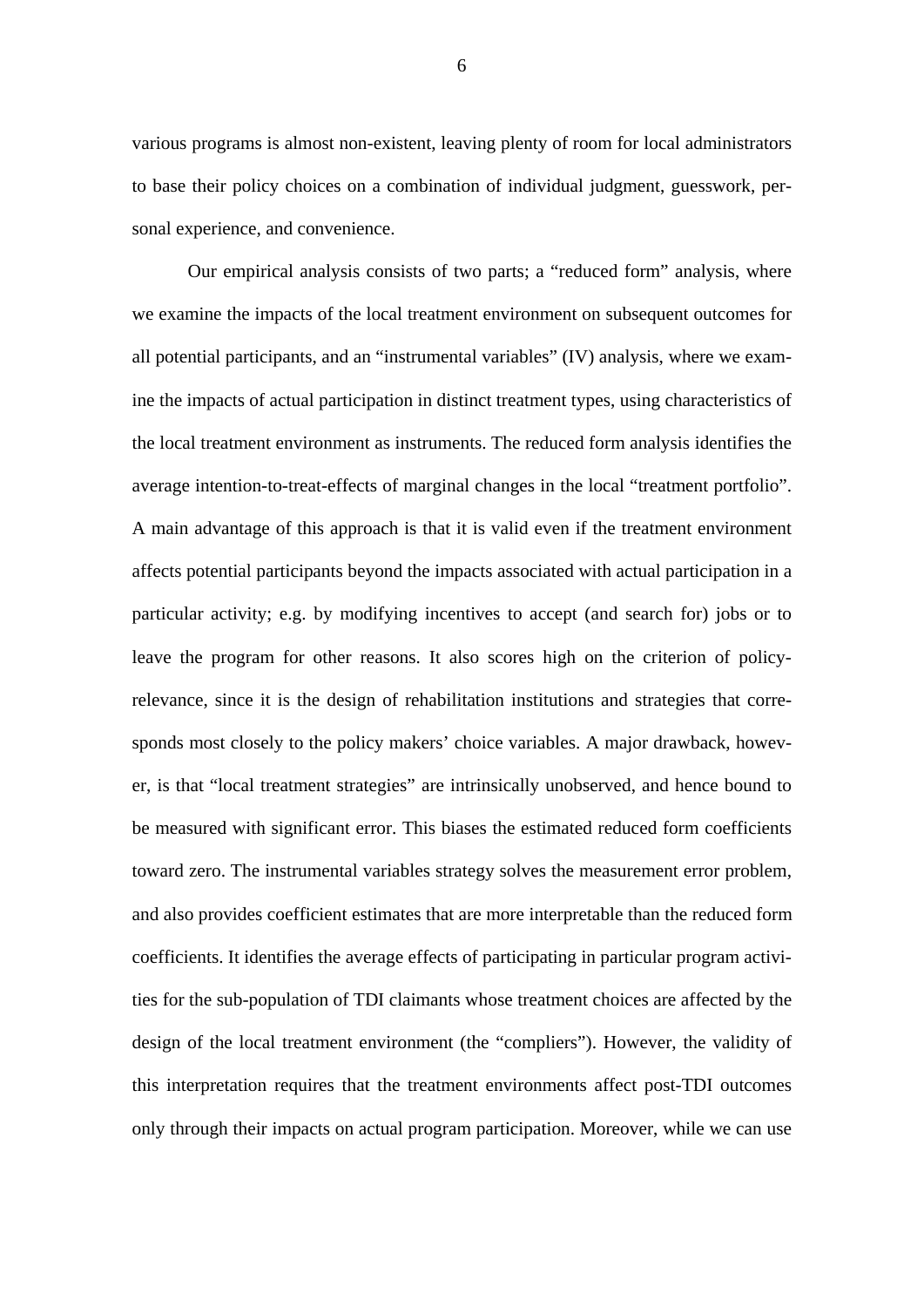all TDI spells in the reduced form analysis, we can only use completed spells (for which the realized treatment has been revealed) in the instrumental variables analysis.

 An important aim of our analysis is to compare the effectiveness of alternative VR designs, distinguished by their emphasis on employment versus education, by their use of sheltered versus non-sheltered treatment environments, and by their strictness with respect to requiring that vocational rehabilitation has really been tried before a permanent disability insurance (PDI) can be granted. Hence, it is closely related to an ongoing debate in the literature about the respective achievements of the so-called place-and-train and train-and-place rehabilitation strategies, distinguished by their view on whether required skills-upgrading should take place before a placement in the labor market is attempted or vice versa. While empirical research from the U.S. generally finds that a place-and-train strategy is superior to train-and-place (Skinner et al., 2009; Campbell et al., 2011), European evidence is more mixed (Burns et al, 2007; Catty et al., 2008; Howard et al. 2010). Our analysis is also related to a recent U.S. literature, examining labor supply behavior among rejected disability insurance applicants. This literature essentially shows that disability insurance applicants whose claims were rejected due to the assignment of a "strict" judge, do tend to return to the labor market, although with significantly lower earnings than before; see Bound (1989), French and Song (2009), Maestas et al. (2011), and Von Wachter et al. (2011).

Our main finding is that vocational rehabilitation strategies giving high priority to early placement in the regular labor market are the more successful in terms of raising subsequent (non-subsidized) employment and earnings. Strategies emphasizing support for regular education also exhibit favorable post-TDI results, but at the cost of significantly postponing the return to regular employment and self-sufficiency. The alter-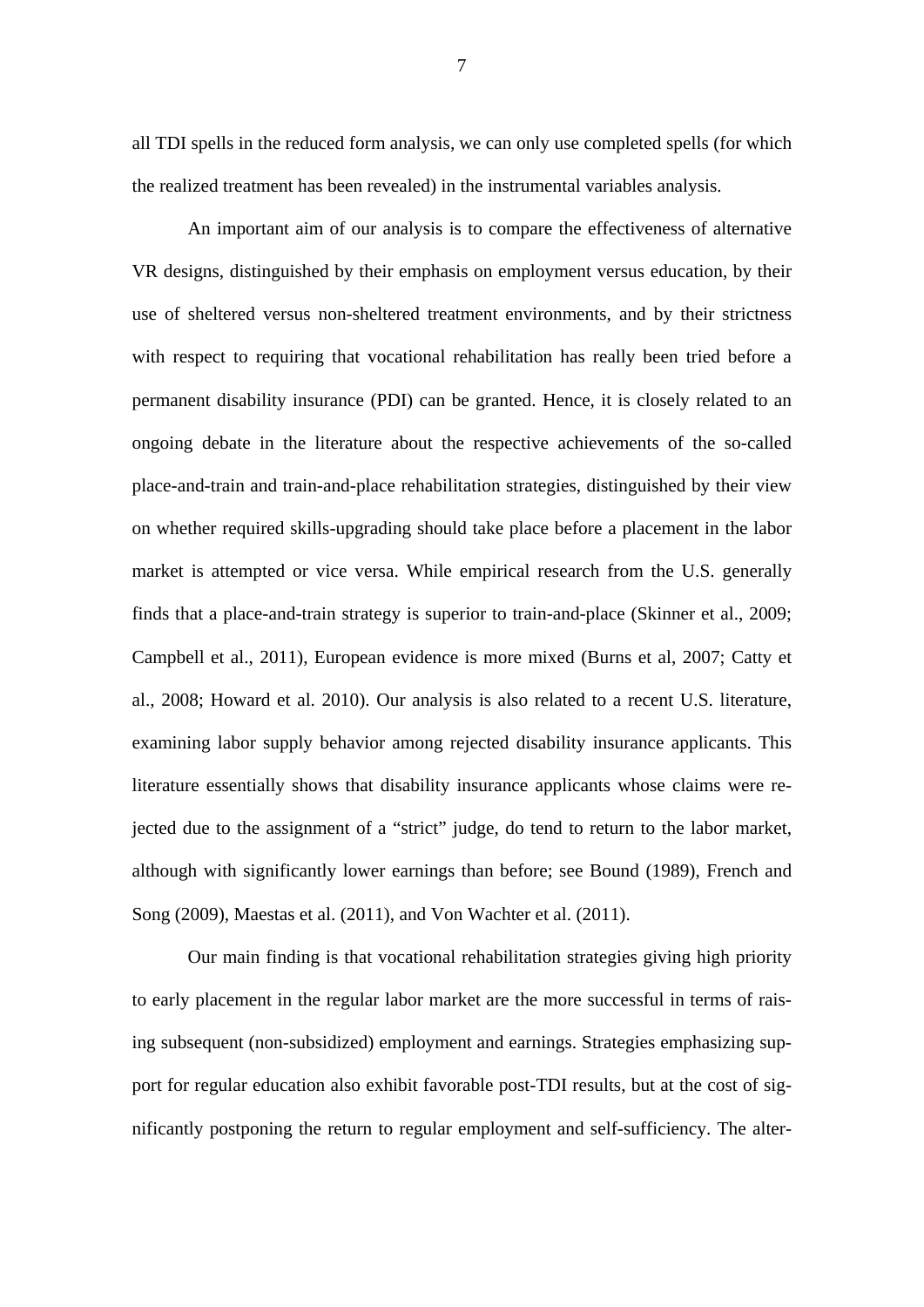native strategies – particularly those focusing strongly on sheltered employment and targeted training courses – may in some cases be directly counterproductive. We also find that a stricter admittance practice to permanent disability insurance, conditional on other aspects of the local treatment strategies, strongly reduces the flow into PDI, but has only a small favorable impact on the return-to-work probability, and therefore also only a moderate effect on the overall level of social insurance transfers. The main policy recommendation coming out of our analysis is to focus the vocational rehabilitation strategies more strongly on offering (subsidized) employment in the regular labor market, and to limit the use of training courses and referrals to sheltered firms.

#### **2. Data and institutional setting**

Vocational rehabilitation in Norway is primarily targeted at persons who have entered the temporary disability insurance (TDI) program. Eligibility to this program requires that at least 50 % of a person's work capacity has been lost due to health problems, and this loss must have been certified by an authorized physician (typically the family doctor). In 2013, there are around 166,000 persons in the TDI program, out of which 60,000 concurrently participate in vocational rehabilitation; see Fevang *et al.* (2013) for a more thorough description. By comparison, there are around 72,000 unemployed persons in Norway. TDI claimants normally receive a benefit amounting to approximately 66 % of their past earnings (with a floor as well as a ceiling) both when they participate and when they do not participate in a vocational rehabilitation program. The typical entryway to TDI for (former) employees goes through a period of sick pay, which is much more generous (100 % replacement ratio) than TDI, but can be maintained for only one year. After one year of sick-leave, workers who are unable to take up their regular duties also lose their employment protection, implying that most of them have to find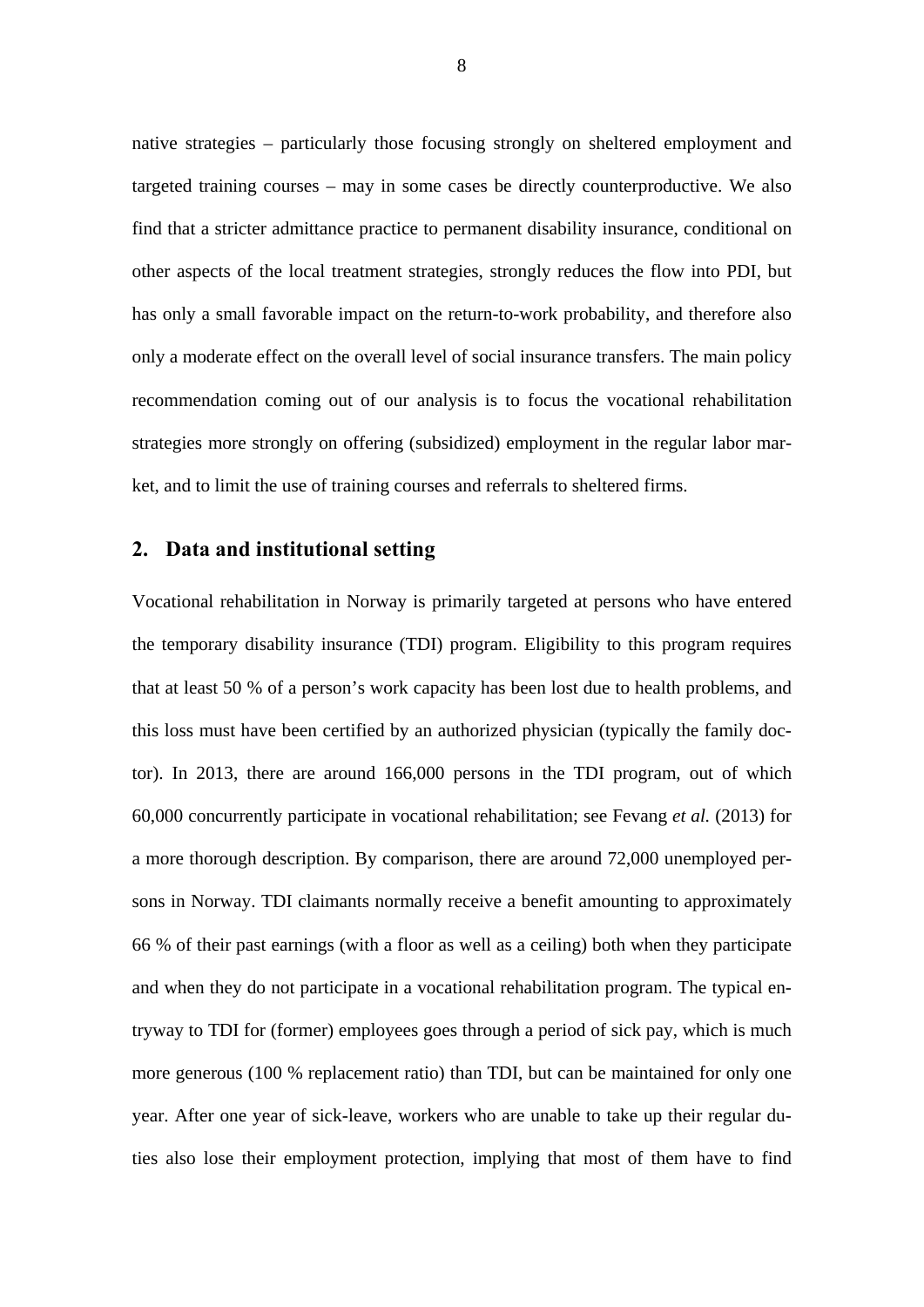something else to do. It is also possible to enter the TDI program without having been employed first, in which case the benefit level is set to the minimum amount (currently around 160,000 NOK (27,000 \$) per year).

 The primary purpose of vocational rehabilitation is of course to help people into (or back to) employment, if needed in a new occupation. But it is also used as a sort of screening device for entry into the permanent disability insurance (PDI) program. The Norwegian PDI program has a caseload of 308,000 persons (2013), corresponding to more than 10 % of the working age population, and it has become a major policy priority to curb the inflow. The legislation requires that vocational rehabilitation has been tried before a permanent disability pension can be granted, unless it is deemed by the social insurance administration to be obviously futile. At this point, there is a considerable scope for caseworker judgment, however, and the majority of PDI entrants have never participated in vocational rehabilitation.<sup>2</sup> Critics nevertheless argue that the requirement leads to a number of half-hearted VR attempts – implemented just for the record. The replacement rate in the PDI program is similar to that in the TDI program, but as indicated by our label, a PDI lasts until it is replaced by an old age pension at the age of 67, and the claimants are in practice no longer expected to try to return to the labor market.

 The starting point for the empirical analysis in this paper is the population of entrants into the temporary disability insurance (TDI) program in Norway, who were between 18 and 57 years at the time of entry. In the period covered by our analysis, the TDI program was administered by the local social insurance administrations (with at least one office in each municipality), whereas the vocational rehabilitation program

 $2 \text{ In our data, as much as 57 }$ % of the recorded transitions to permanent disability occur without vocational rehabilitation having been tried first.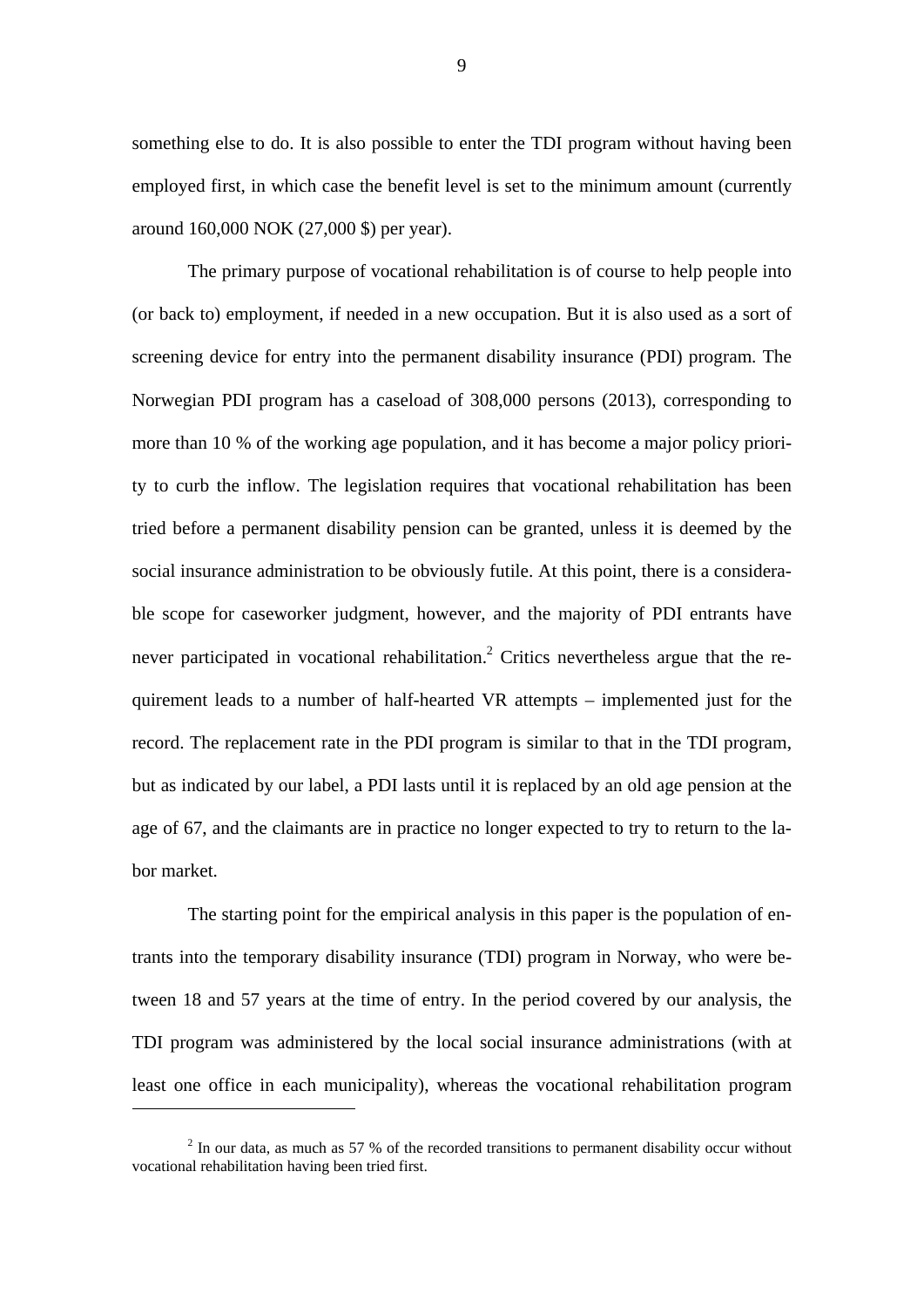was administered by the employment offices (with one office on average serving around three municipalities).<sup>3</sup> It was up to the social insurance administration to determine the threshold for admittance into PDI without demanding that vocational rehabilitation had been tried first. If the requirements for PDI were not considered to be met, clients could either be referred to vocational rehabilitation, or they could be given more time to recover through rest or medical treatment and to sort things out on their own. The latter "wait-and-see"-strategy may have the advantage that costly rehabilitation programs are not (superfluously) offered to persons who just need more time to recover. On the other hand, given that vocational rehabilitation is to be implemented anyway, it is costly to postpone it, and one could also worry that long periods of "passive" benefit receipt undermine the work morale and thus reduce the prospects for a successful return to the labor market.

Upon referral to vocational rehabilitation, it was up to the employment office to decide on the timing and contents of the treatment. This decision was typically made on the basis of a combination of the employment office's priorities, the prevailing local capacity constraints, and the claimants own preferences. Somewhat simplified, vocational rehabilitation programs come in four different forms, denoted VR1-VR4; i.e.,

VR1: subsidized employment in regular firms, with or without individual support,

VR2: subsidized employment in sheltered firms,

1

VR3: regular education in schools/colleges/universities, and

VR4: targeted vocational training courses provided by the employment office.

<sup>&</sup>lt;sup>3</sup> In our data, there are 152 different employment offices and 430 different local social insurance administrations. Starting in 2007, employment offices were merged into the local social insurance offices under a joint labor- and welfare administration.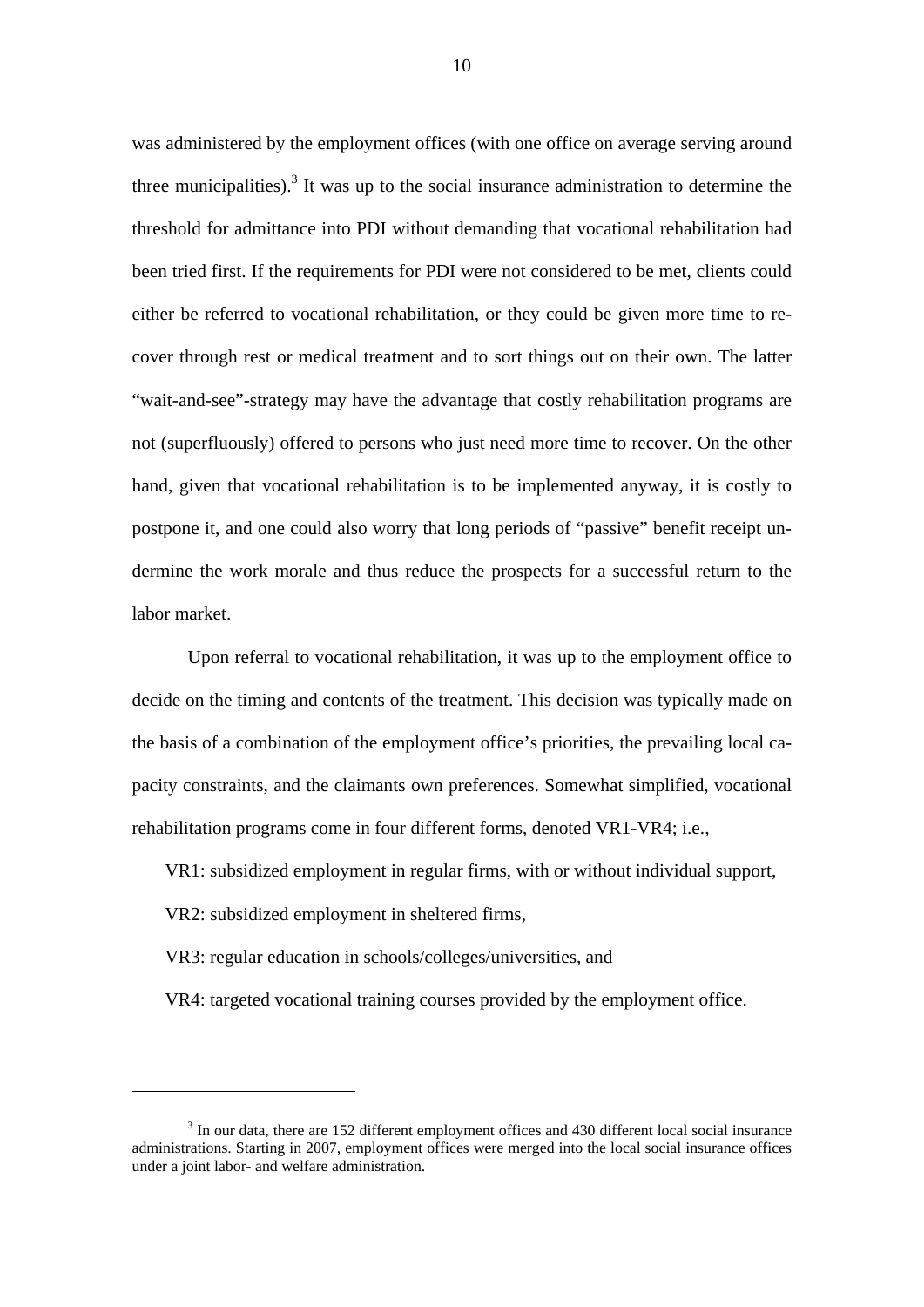According to recent cost evaluations (NOU, 2012, p. 85), sheltered employment and regular education are significantly more expensive than the other two alternatives, but there are also considerable cost variations within each of the program categories. In practice, many vocational rehabilitation spells involve participation in more than one category. In order to identify the employment offices' *rehabilitation strategy*, we will focus exclusively on which of the program categories they tend to choose as the *first*  option for their clients. The implicit assumption is that it is the choice of the first treatment that most clearly reveals an employment office's priorities.

 The data we use in the present paper cover the complete population of entrants into the TDI program from 1996 through 2005. These spells and their outcomes are then tracked until the end of 2010. Table 1 shows some key descriptive statistics. In total, we have around 345,000 TDI spells included in our analysis, and 49 % involved participation in a vocational rehabilitation program. Around half of the vocational programs start out with supported education in regular schools (VR3), a bit less than a quarter start out with a placement in a regular firm (VR1), whereas the remaining treatments are evenly distributed between sheltered employment (VR2) and targeted training courses (VR4). The treated TDI claimants tend to be younger than the non-treated, and also to have had significantly lower previous labor earnings. It is also evident that there are large differences in outcomes between the treated and the non-treated, and also between the four treatment groups; see the lower part of Table 1. In particular, participants in regular education (VR3) appear to have the most successful outcomes, whereas participants in sheltered employment (VR2) have the least successful outcomes. These differences can of course not be given a causal interpretation.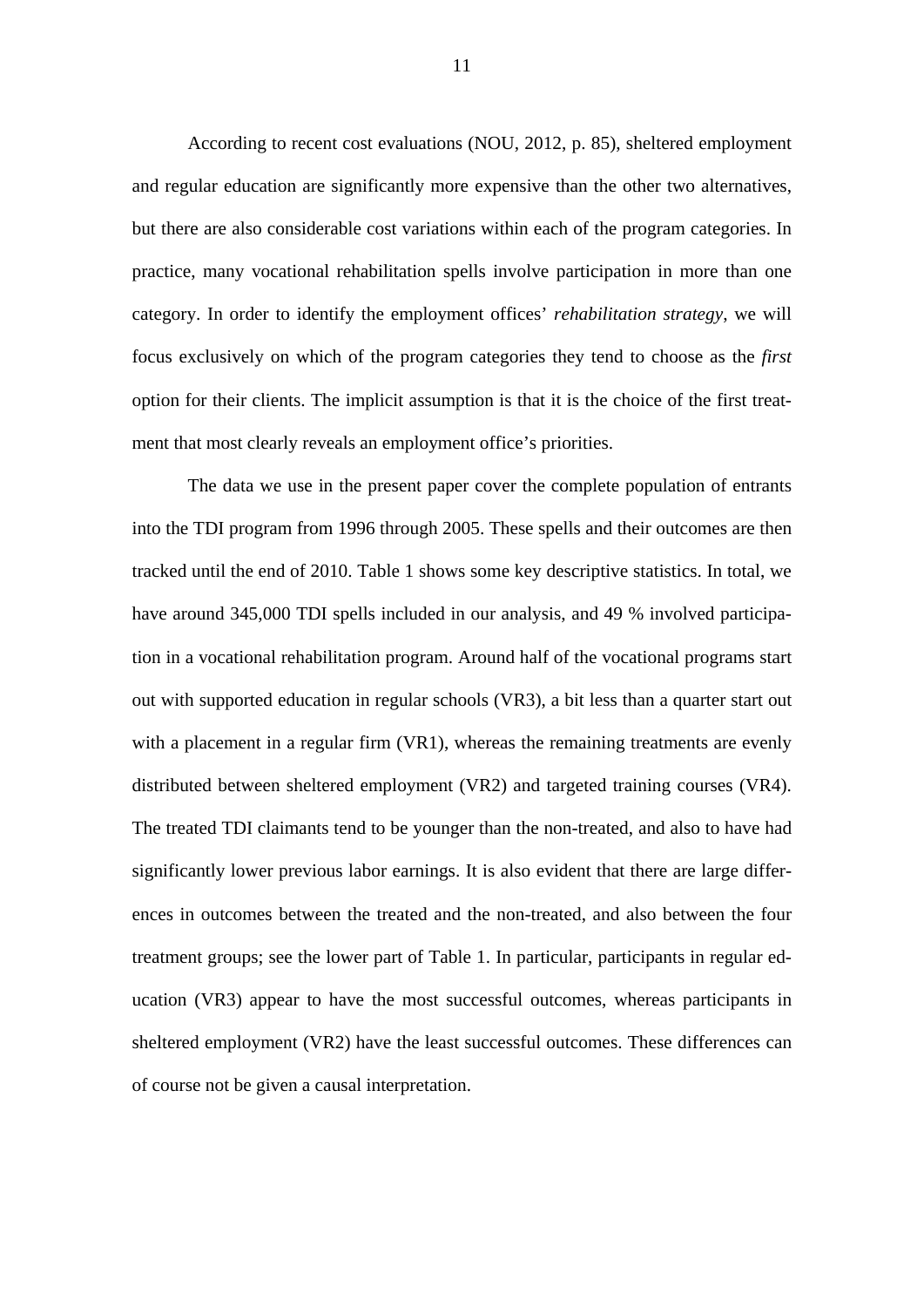|                                                                                                        | Non-<br>Treated | VR1            | VR <sub>2</sub> | VR <sub>3</sub> | VR4            |
|--------------------------------------------------------------------------------------------------------|-----------------|----------------|-----------------|-----------------|----------------|
| Number of entrants                                                                                     | 176,340         | 38,842         | 19,393          | 92,476          | 18,056         |
| (% of all entrants in parentheses)                                                                     | (51.1)          | (11.3)         | (5.6)           | (26.8)          | (5.2)          |
| Fraction with previous employment and exhausted sick pay (%)                                           | 82.2            | 69.3           | 58.7            | 70.1            | 72.1           |
|                                                                                                        |                 |                |                 |                 |                |
| Fraction females (%)                                                                                   | 57.2            | 52.6           | 48.5            | 52.1            | 51.6           |
| Age at entry                                                                                           | 42.5            | 37.1           | 38.4            | 35.0            | 37.3           |
| Years of schooling                                                                                     | 10.6            | 10.5           | 10.1            | 10.6            | 10.4           |
| Immigrant background (%)                                                                               | 13.0            | 10.6           | 18.1            | 13.8            | 16.7           |
| Total earnings, year prior to entry (NOK, 2013 prices)                                                 | 373,901         | 312,715        | 271,581         | 339,088         | 331,307        |
| of which are labor earnings                                                                            | 337,368         | 262,800        | 209,762         | 287.141         | 277,410        |
| of which are social insurance transfers                                                                | 36,532          | 49,916         | 61,819          | 51,946          | 53,896         |
| Average duration of TDI spells with observed end-date (months)<br>(% of spells with observed end-date) | 16.3<br>(97.3)  | 32.9<br>(65.8) | 35.0<br>(62.9)  | 38.1<br>(59.9)  | 35.3<br>(59.9) |
| Spells involving more than one VR category (%)                                                         |                 | 45.0           | 47.2            | 42.1            | 76.6           |
| Selected outcomes                                                                                      |                 |                |                 |                 |                |
| Average annual labor earnings next five years (NOK, 2013 prices)                                       | 163,146         | 123,840        | 67,990          | 130.694         | 115,189        |
| Average annual transf. income next five years (NOK, 2013 prices)                                       | 143,873         | 158,811        | 177,030         | 165,574         | 171,175        |
| Employment first year after the end of the TDI spell (%)                                               | 46.2            | 47.6           | 20.4            | 59.8            | 50.4           |
| Permanent disability first year after the end of the TDI spell (%).                                    | 40.2            | 35.9           | 47.7            | 20.4            | 27.1           |

Table 1. TDI entrants 1996-2005. Descriptive statistics. By first vocational rehabilitation treatment.

The way we have designed the dataset ensures that all TDI spells are followed in the data for at least five years. Despite that, as much as 20 % of the spells are not completed within our observation period. It follows that there are many *very* long spells in these data, particularly among claimants who participate in vocational rehabilitation. It is also notable that among the VR-participants, 47 % participate in more than one of the four VR categories during the course of the spell.

#### **3. Empirical strategy**

The aim of our empirical analysis is to evaluate how local choices of rehabilitation strategies affect the labor market outcomes for those who enter the TDI program. For each client *i*, we define a set of outcome variables *yki*, where the *k* subscripts refer to the type of outcome (e.g., employment, earnings, social insurance dependency). We are going to estimate a number of linear regression equations where we use these outcomes as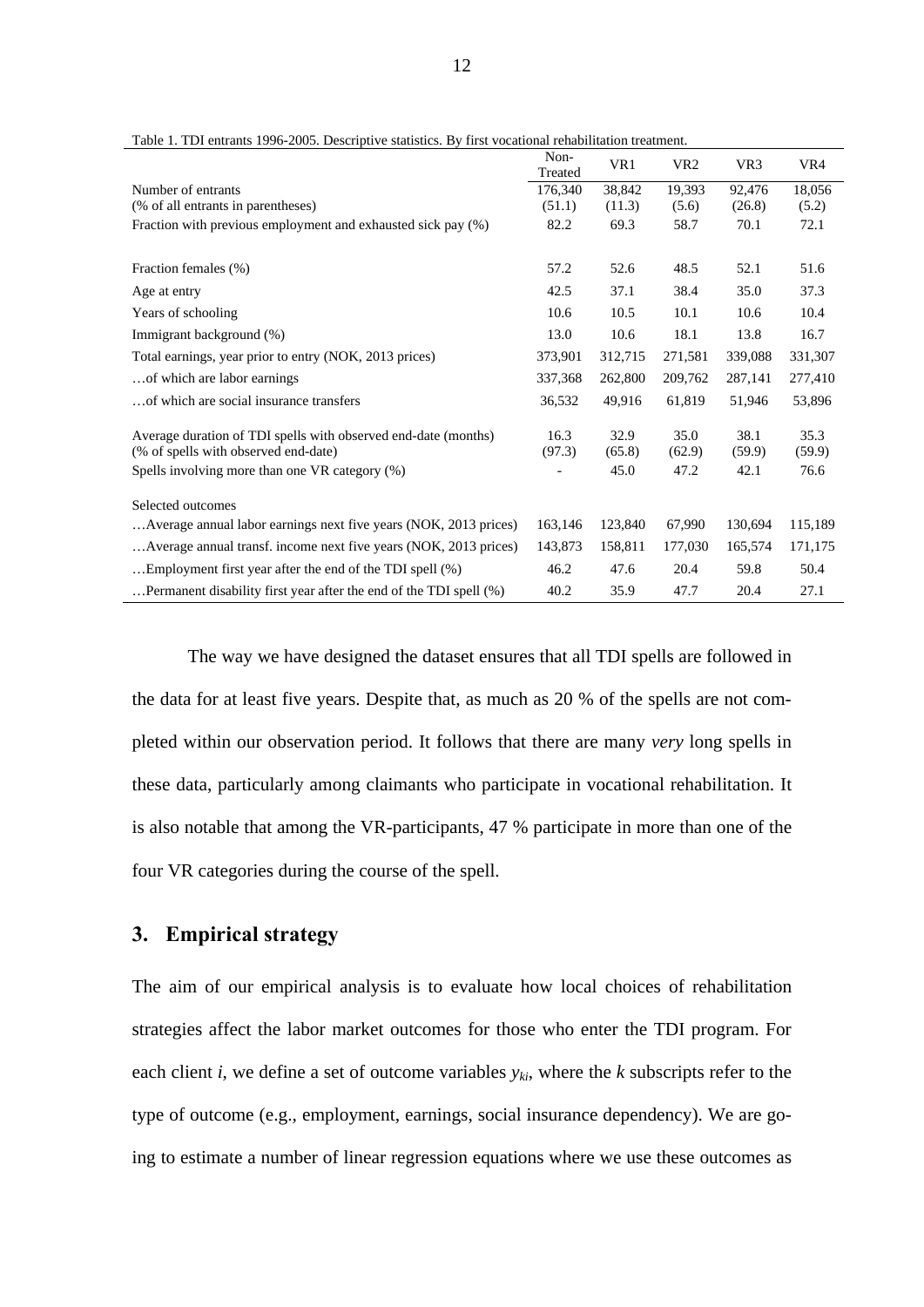dependent variables, and variables representing the employment offices' treatment strategies as independent variables together with a large number of controls. Since local treatment strategies are unobserved, we are going to estimate them as well. We do this separately for each claimant, based on the observed choices of treatment for all *other*  claimants registering in the same local treatment environment. Let  $\varphi_i$  be the vector of local treatment strategy characteristics relevant for person *i* (we return the identification and estimation of this vector below)*.* We then specify the reduced form outcome equations as

$$
y_{ki} = \mathbf{x}_i^{\dagger} \boldsymbol{\beta}_k + \boldsymbol{\varphi}_i^{\dagger} \boldsymbol{\alpha}_k + \boldsymbol{\varepsilon}_{ki},
$$
\n(1)

where  $\bf{x}$  is a vector of control variables including everything we can think of that might affect individual *i's* outcomes apart from the local treatment strategies. This includes individual characteristics (age, gender, education, nationality, past earnings, and past social insurance claims), local area socioeconomic characteristics (average education, average earnings, average mortality, and average disability rate, in all cases adjusted for sex and age and computed for both the municipality and for the employment office areas), local business cycle conditions (unemployment rate, job finding rate for unemployed, job destruction rate for employees, computed for the relevant travel-to-work area for the period from 6 months before to 18 months after entry to TDI), and also entry month indicator variables (to pick up national trends/fluctuations). To avoid unjustified functional form restriction, most of these variables are entered in a non-parametric fashion, implying that we use a large number of dummy variables. Details are provided in the Appendix.

Note that in Equation (1) it is the local treatment *strategy* that affects person *i*  and not the actual choice of treatment for that person. This reduced form approach iden-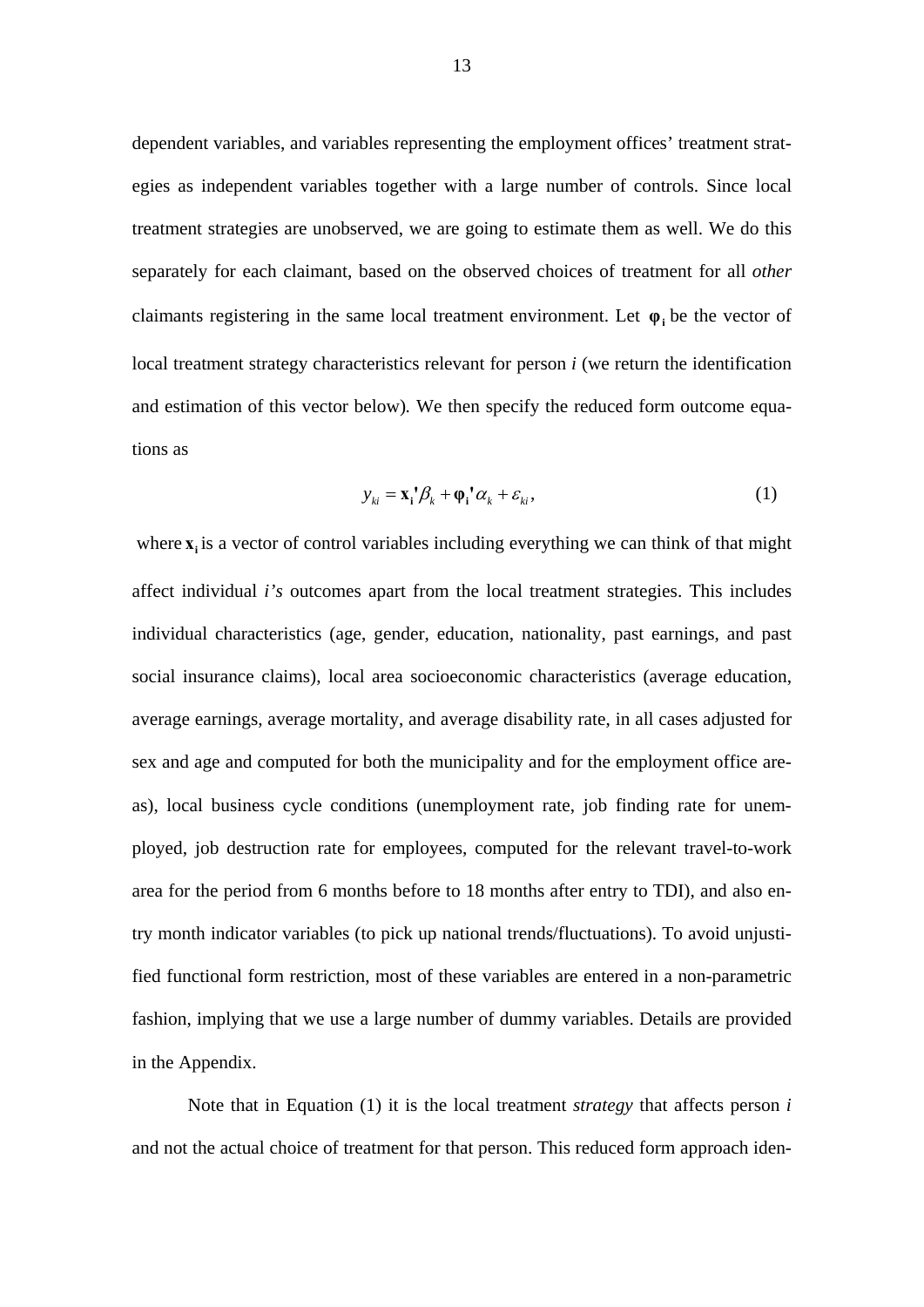tifies the average program effects for all TDI-clients, and can be motivated by the idea that local treatment strategies potentially affect outcomes not only through their impacts on actually realized treatments, but also through behavioral responses towards the prospects of being offered – or pushed into – these treatments. If we are willing to assume that such indirect effects are not empirically relevant, it is also possible to estimate the effects of actual participation in the four types of vocational rehabilitation programs by means of an instrumental variables (IV) approach, a point to which we return below. This approach then provides the local average treatment effects (LATE) for the "compliers"; i.e., for the set of TDI clients whose actual treatment outcomes are manipulated by the local treatment strategies.

We now explain how we identify and estimate the local treatment strategyvector  $\varphi$ <sub>i</sub>. It is designed to proxy the characteristics of the treatment environment that person *i* is exposed to upon entry into the temporary disability insurance program. It consists of five elements, one describing the local social insurance administration's readiness to grant PDI without trying out vocational rehabilitation first, and four elements describing the speed by which still-untreated clients are enrolled into vocational rehabilitation programs of types VR1-VR4, respectively. A treatment environment corresponds to a particular local administrative entity (social insurance office or employment office) and a particular year of entry. This implies that we exploit both the crosssectional variation across different administrative entities and the idiosyncratic variations over time within these entities (national fluctuations are absorbed by the time dummy variables). In a robustness exercise below, we exploit the persistent crosssectional variation only.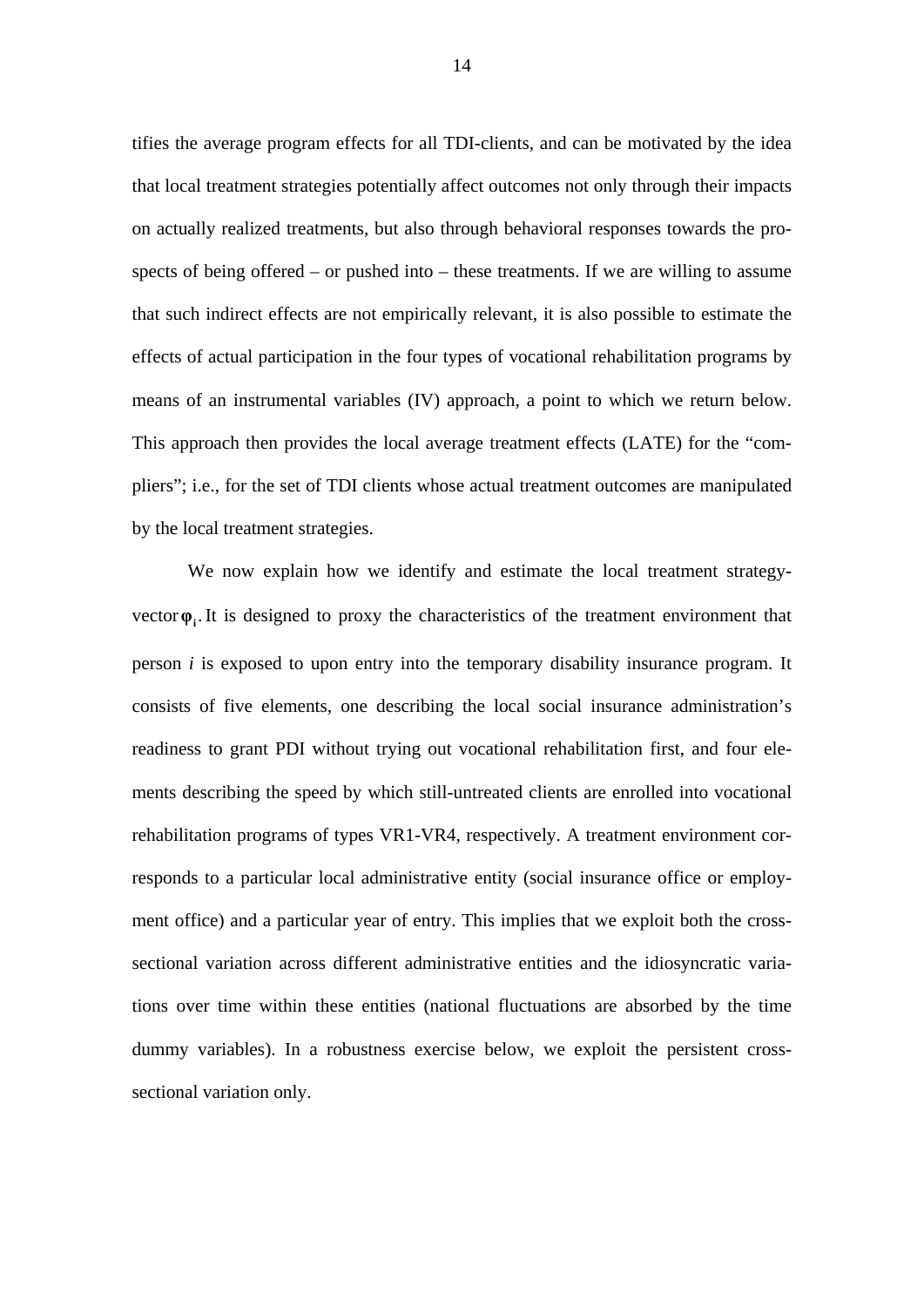Since the treatment strategy indicators are intended to represent both the choice of (first) treatment, and the speed by which it is implemented, we compute the indicators within the framework of linear discrete transition rate models, where we condition on the same client characteristics  $(x_i)$  as those entering the outcome equations. The somewhat unusual choice of linearity in this context is made in order to make it computationally feasible to "remove" each person's influence over the treatment strategy parameters used to explain his/her own outcomes; see below. An important advantage of linearity in this context is also that it effectively prevents differences in functional form assumptions to drive our results.<sup>4</sup>

To illustrate our approach, let  $P_{Sid}$  be the event of being referred to state *S*, *S=PDI, VR1, VR2, VR3, VR4*, for claimant *i* registering in the local treatment environment *j*, and who has been at risk for the event in question in *d* months ( $P_{Sijd} = I$  if transition *S* occurs in that month, 0 otherwise). For each entrant to TDI, we include one observation for each month at risk of making a transition to state *S*, starting with the first month after entry. If no event occurs in this month, we add a second month for this entrant, and so forth, until either one of the events in question has occurred or until the TDI spell ends (e.g., because the claimant has found a job). If nothing has happened within a period of 24 months, the spells are right-censored. For each of the five treatment events, we specify a linear probability model as

$$
P_{Sijd} = \mathbf{d}' \,\lambda_S + \mathbf{x}_i' \mathbf{\theta}_S + u_{Sijd}\,,\tag{2}
$$

<sup>&</sup>lt;sup>4</sup> Had we estimated local treatment parameters  $\varphi$ <sub>i</sub> with a non-linear model (in the control variables  $x$ ), non-linear direct influences of  $x$  on the various outcomes in Equation (1) could erroneously be captured by the estimated treatment parameters, and thus bias the effects of interest.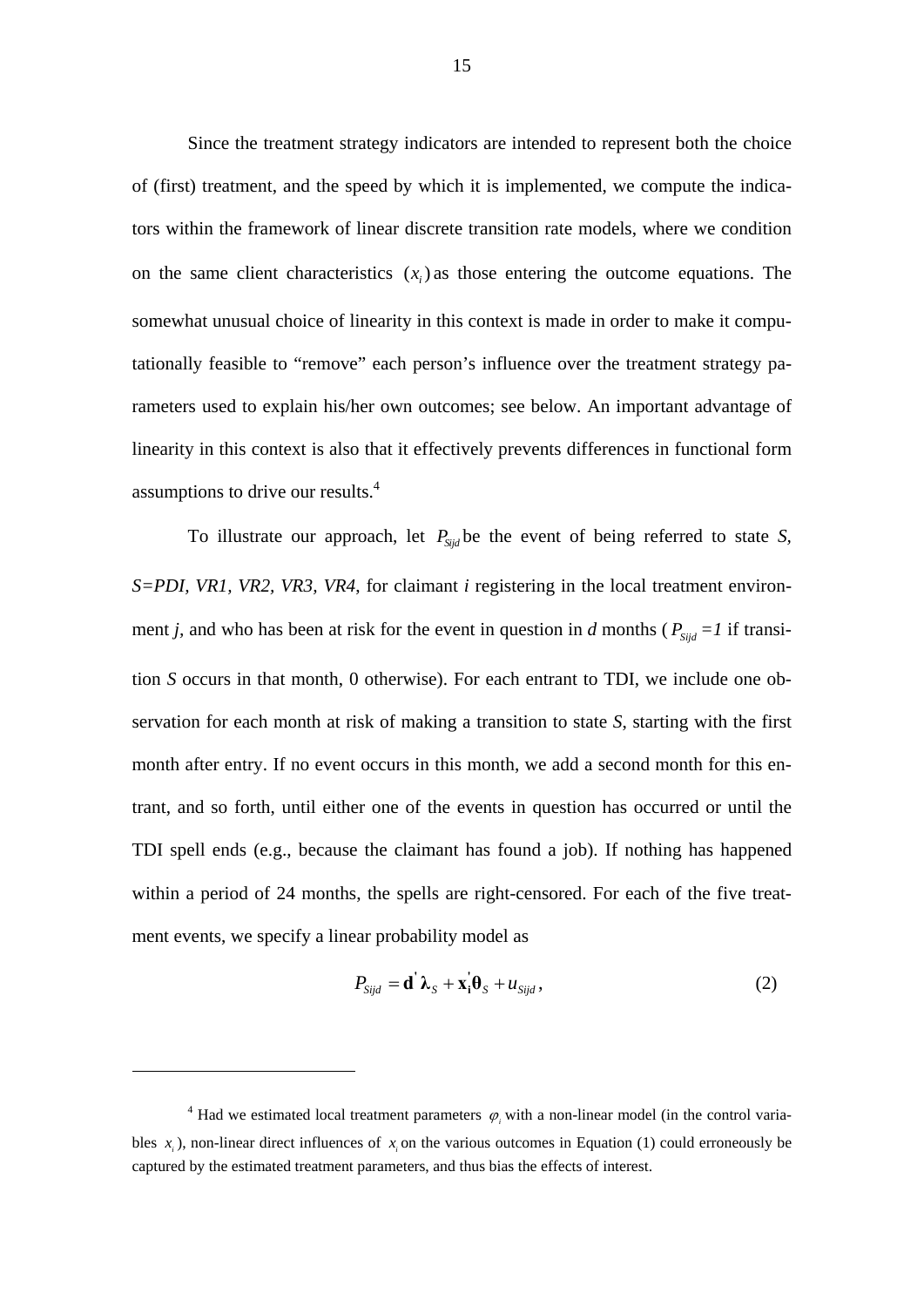where **d** is a vector of duration dummy variables  $(1, 2, \ldots, 24)$  and  $\mathbf{x}_i$  is the same vector of controls as we use in Equation (1). Now, let  $\hat{p}_{\text{Siid}}$  be the predictions from OLS estimation of (2) and let  $\hat{u}_{sijd}$  be the corresponding residuals. Furthermore, let  $D_{si}$  be the realized duration at which individual *i* was under risk of the event in question. We then have that the sum of individual *i's* residuals can be written

$$
\hat{u}_{Sij} = \sum_{d=1}^{D_{Si}} \hat{u}_{Sijd} = P_{SijD_i} - \sum_{d=1}^{D_{Si}} \hat{p}_{Sijd}
$$
\n(3)

On average, the sums of individual residuals are by construction equal to zero. To illustrate their interpretation, we abstract for a moment from right-censoring and duration dependence, and denote the (then) constant event probability  $\hat{p}_{sij}$ . The right-hand side of (3) then simplifies to  $1 - D_{si} \hat{p}_{sij}$ . Since expected duration until an event for person *i* is the inverse of the event probability  $(E(D_{si}) = 1/\hat{p}_{sij})$ , we also have that  $\hat{u}_{sii} = -(D_{si} - E[D_{si}])\hat{p}_{sii}$ , i.e.,  $\hat{u}_{sii}$  is equal to minus the number of "excess" waiting months (compared to what we would expect on the basis of  $\mathbf{x}_i$ ), weighted by the transition probabilities. If the sum of individual residuals is positive (negative), the claimant has made the transition in question more quickly (slowly) than what would be predicted on the basis of observed characteristics, and the weight attributed to a given deviation is larger the less likely it is to occur. The sum  $\hat{u}_{sij}$  can thus be interpreted as the estimated covariate-adjusted transition propensity at the claimant level. A natural indicator for the local treatment environment's contribution to this propensity is therefore the average sum of residuals among its clients; i.e.

$$
\varphi_{Sj} = (N_j)^{-1} \sum_{i \in N_j} \hat{u}_{Sij}, \tag{4}
$$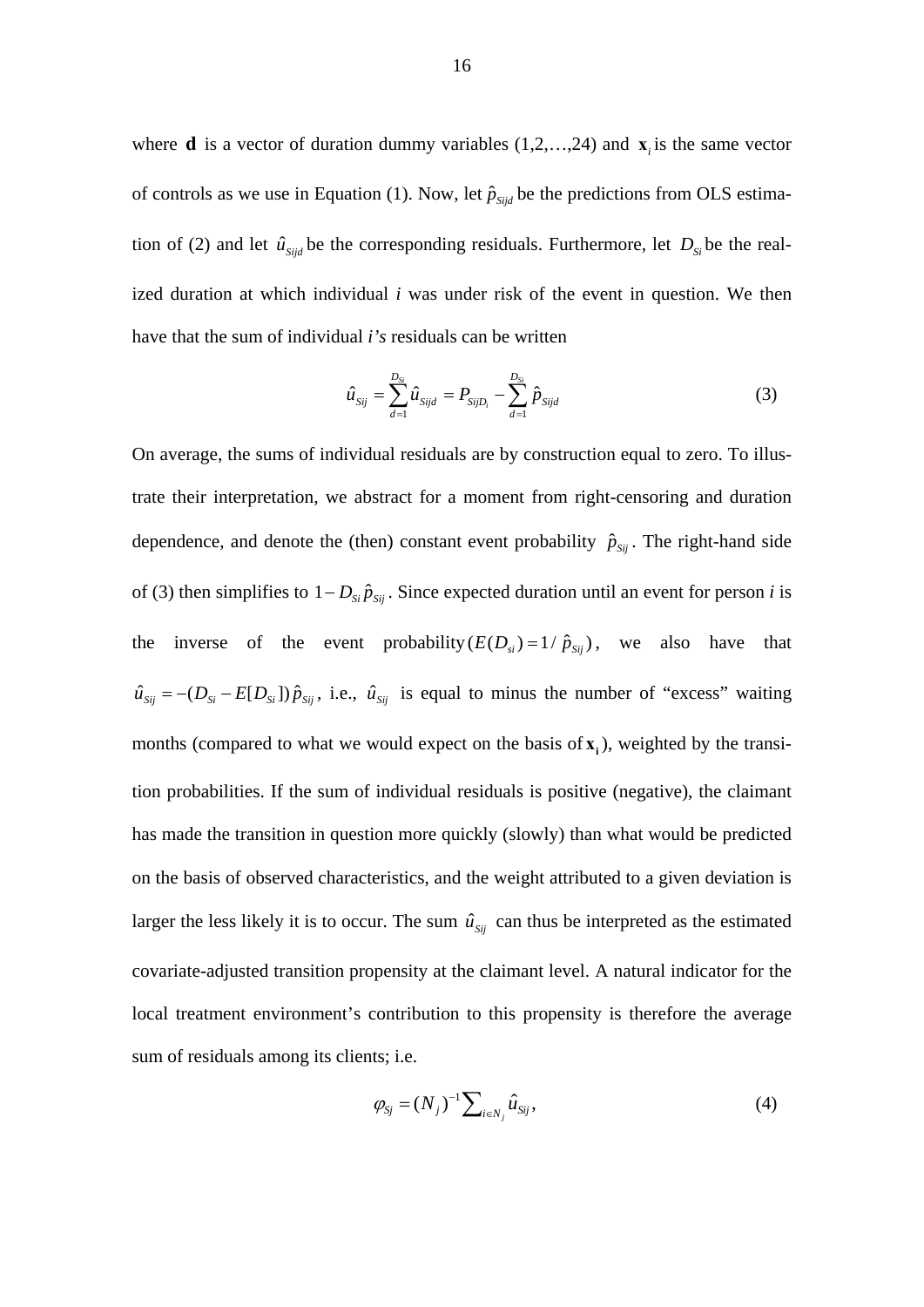where  $N_i$  is the number of clients subject to treatment environment *j* (defined by administrative entity and year of entry).

A potential problem with using  $\varphi_{si}$  directly as a covariate in relation to person *i's* outcomes in Equation (1) is that we have used the treatment outcome for that very same person to estimate it. Hence, if there is a correlation between the residuals in Equations (1) and (2) – which seems plausible – our estimates of causal effects will be biased. We deal with this problem by removing client *i* from the computation of his/her own local rehabilitation strategy indicators. We then compute the local treatment strategy parameters relevant for person *i* as

$$
\varphi_{s_{j,-i}} = \frac{N_j \varphi_{s_j} - \hat{u}_{s_{ij}}}{N_j - 1} \,. \tag{5}
$$

which is then exogenous to individual *i*, provided that the distribution of clients to treatment environments can be considered as good as randomly assigned, conditional on  $\mathbf{x}_i$ . Hence, it is important that  $\mathbf{x}_i$  is sufficiently rich and flexible to account for the residential sorting into the different social insurance districts. If treatment environments with, say, particularly high measured PDI propensities also systematically tend to have clients with particularly poor employment prospects after **x** is controlled for, this condition is violated. We return to this issue below in a series of robustness and placebo analyses. It is also clear that our treatment strategy indicators are at best *proxies* for some unobserved *true* local treatment strategies; i.e., they are measured with error. This implies that the estimated impacts of the treatment strategies will be biased toward zero. Hence, in this sense, our estimates may be viewed as lower bounds on the true effects.

 For post-TDI outcomes, we also estimate an instrumental variables model where we use observed program participation directly as explanatory variables, and instrument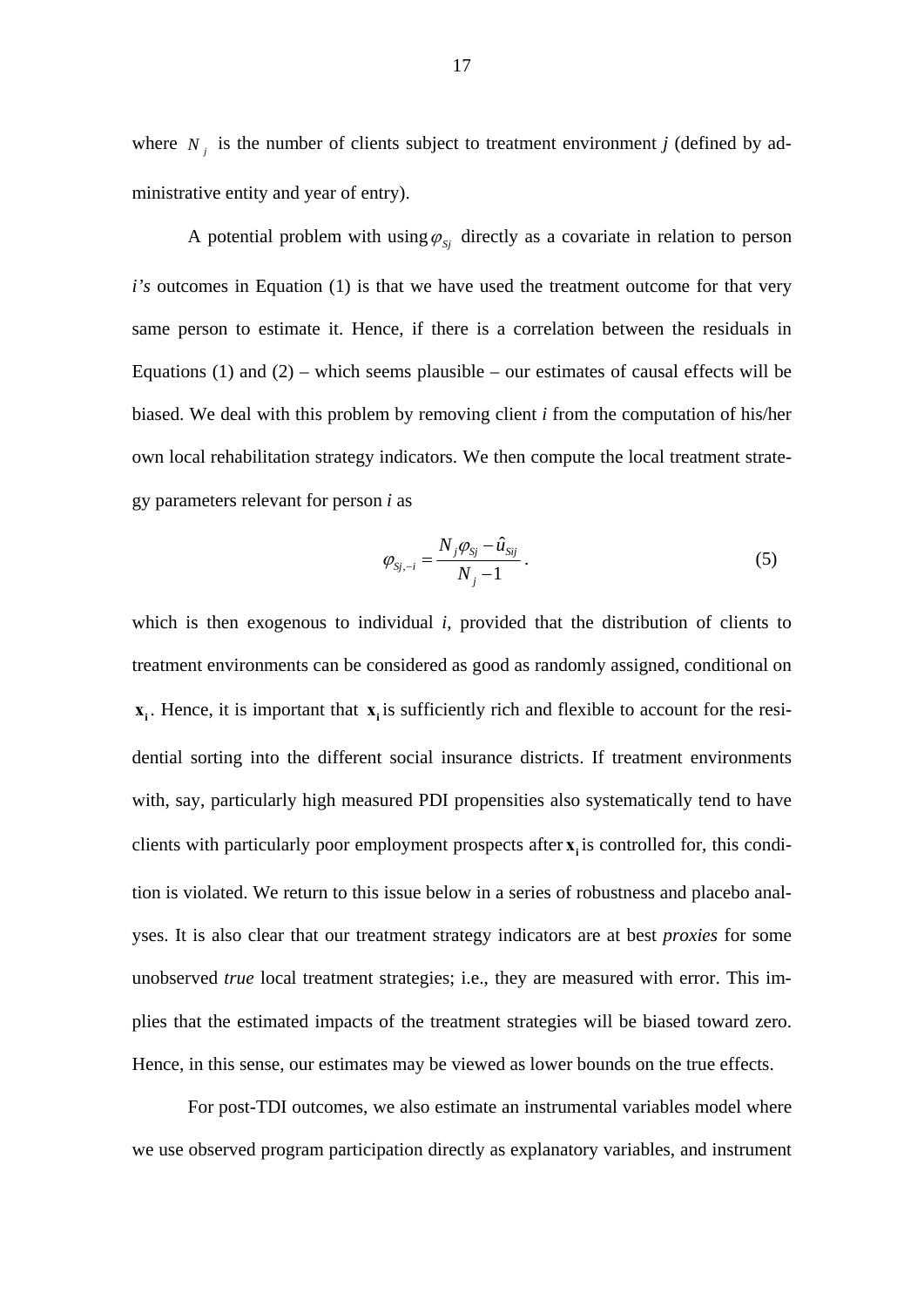them with the vector of local program intensity indicators in  $\varphi$ <sup>i</sup>. Let  $P_i = \{P_i, P_i, P_i, P_i\}$  be a vector of variables indicating that a treatment starting with the corresponding type of VR program was initiated at some time during a TDI spell. We then write the outcome equations as

$$
y_{ki} = \mathbf{x}_i^{\ \prime} \gamma_k + \mathbf{P}_i \mu_k + \tau \varphi_{PDij, -i} \eta_{ki}.
$$
 (6)

Here,  $\mu_k$  can be interpreted as the effects of actually participating in the different programs *compared to being non-treated*, regardless of when the first transition to treatment occurred. Since the elements in  $P_i$  are likely to be highly correlated with the residuals  $\eta_{ki}$ , we instrument them by the corresponding indicators computed in Equation (5), i.e.,  $\{\varphi_{V_{R1}}_{i,j}, \varphi_{V_{R2}}_{i,j}, \varphi_{V_{R3}}_{i,j}, i}, \varphi_{V_{R4}}_{i,j}, i}\}$ . This implies that if the true effects of program participation are heterogeneous – which seems plausible – our estimates will have a local average treatment effect (LATE) interpretation; i.e., for each program, the estimated effect is representative for the sub-population whose participation in that particular program is manipulated by the local treatment strategy parameters.<sup>5</sup> Since these parameters also can be interpreted directly as the labor market authorities' decision variables, the IV-strategy yields treatment effect estimates of high policy relevance. It also solves the errors-in-variables problem referred to above, since the measurement error is corrected for through the first step estimation where individual treatment outcomes are regressed on the treatment strategy proxies. Validity of IV model requires, however, that the local

 $<sup>5</sup>$  Given that we have all four endogenous and mutually exclusive treatment outcomes simultane-</sup> ously as right-hand-side variables in Equation (6), it is perhaps not obvious that the IV (two-step least squares) coefficients are consistent estimators for the true treatment effects *relative to non-treatment* for the respective complier groups. We have therefore verified this interpretation by means of a Monte Carlo (MC) experiment where we generated multiple treatments with a data-generating process similar to the one used here. A brief description of the MC experiment and its results are available here: http://www.frisch.uio.no/docs/MC\_multi\_treatment.html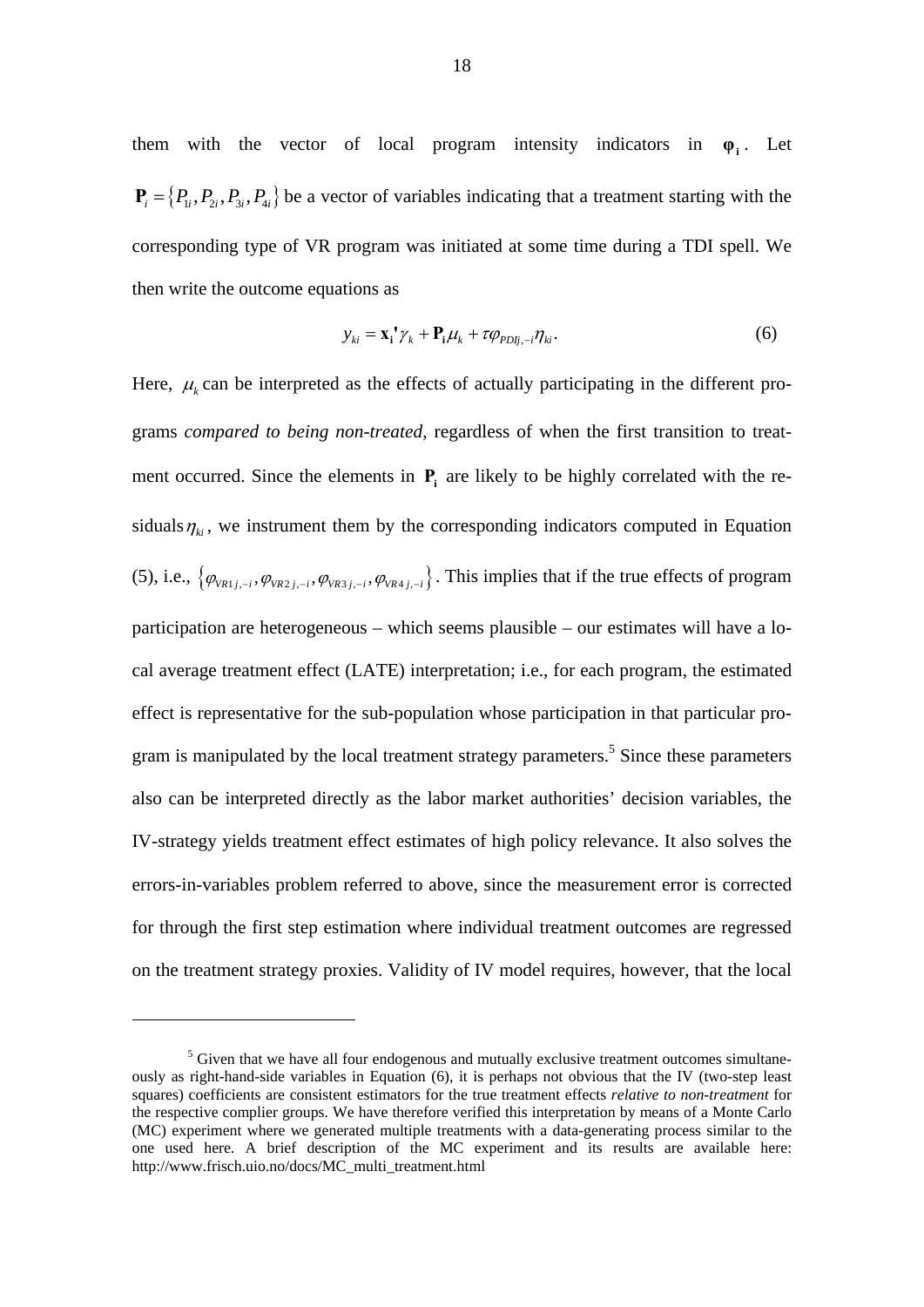treatment strategies affect the TDI claimants through the probabilities of actual participation only.

Our methodological approach is similar in spirit to the one used by Duggan (2005) to characterize psychiatrists' propensities to prescribe particular drugs, by Doyle (2008) to characterize child protection investigators' propensities to place children in foster care, and by Markussen *et al*. (2012) to characterize physicians' propensities to impose activity requirements on sick-listed workers.

#### **4. The local treatment strategies**

How important are the local treatment strategies for actual treatment events? To answer this question we add the strategy indicators  $(\varphi)$  into the duration models in Equation (2), and examine their predictive power for actual choices of treatment strategies. Some results are given in Table 2. To facilitate interpretation, we have scaled the treatment policy indicators such that a unit difference corresponds to the average difference (taken over all 10 years) between the local administrations using the respective strategies least and most; hence the reported parameters can be interpreted as the expected percentage point change in monthly entry probabilities resulting from a movement from the treatment environment giving lowest priority to the strategy under consideration to the one giving it highest priority. Recall, however, that measurement error will tend to bias these coefficients toward zero.

It is evident from Table 2 that the local treatment strategies have significant impacts on the claimants' treatment outcomes. As expected, it is the propensity to use the treatment strategy under consideration that is most important (the diagonal elements in Table 2). In addition, we find that a high local propensity to grant permanent disability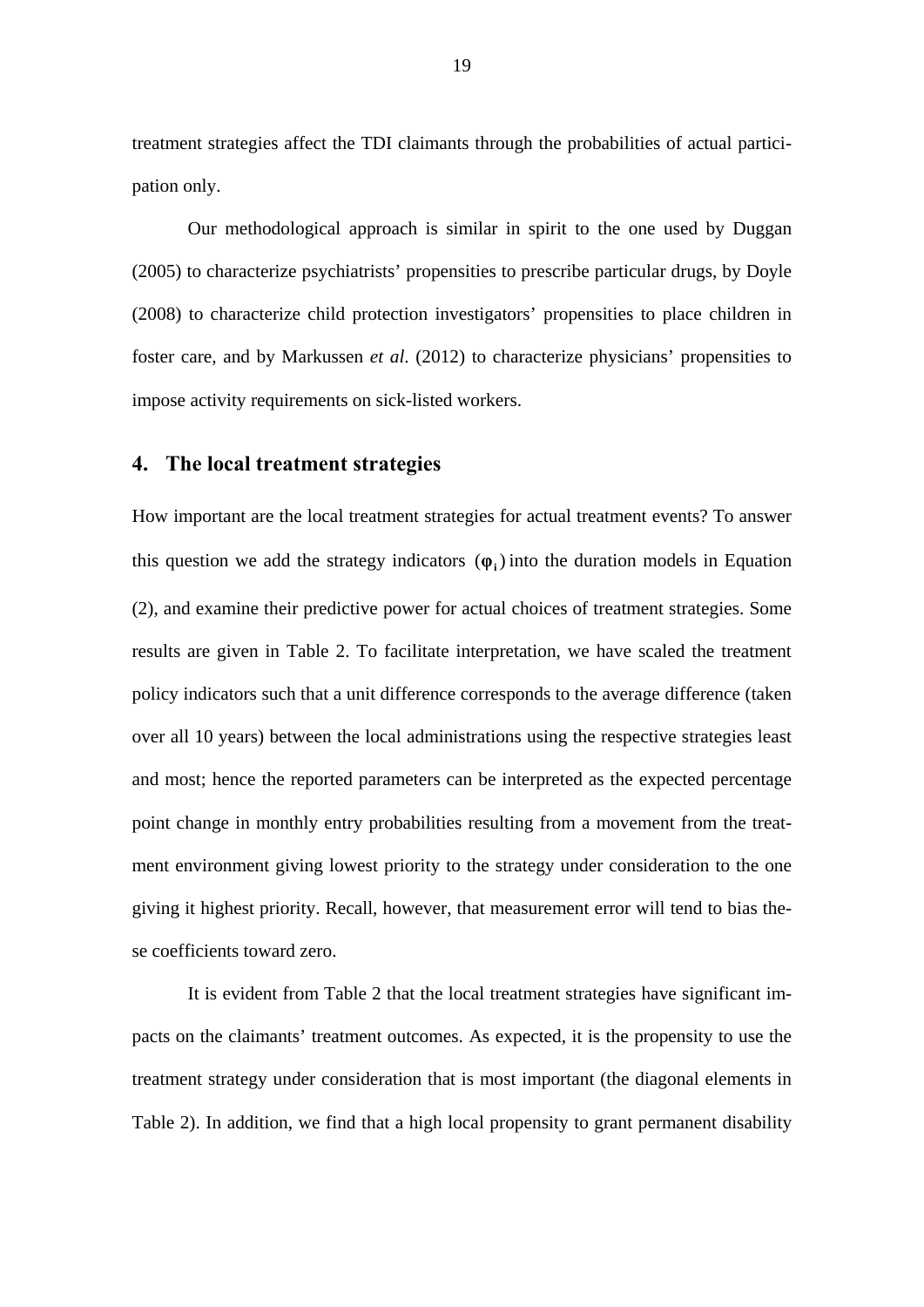insurance entails high transition rates to all the vocational rehabilitation programs. Our interpretation of this finding is that social insurance offices with high PDI propensity tend to be offices with low waiting time for caseworker decisions in general, implying that they also tend to refer claimants quickly to the employment offices.<sup>6</sup> The large and distinct effects that the four VR-intensities have on actual program participation implies that they have a considerable potential in terms of revealing the causal effects of local VR strategies, and that they also constitute powerful *instruments* in an IV-setting

| Table 2. Estimated effects of standardized treatment policy parameters on treatment events (standard errors in parentheses) |            |            |            |            |            |
|-----------------------------------------------------------------------------------------------------------------------------|------------|------------|------------|------------|------------|
|                                                                                                                             | VR1        | VR2        | VR3        | VR4        | PDI        |
| VR1-intensity $(\varphi_{\text{val}})$                                                                                      | $1.031***$ | 0.019      | $-0.036$   | $-0.014$   | 0.000      |
|                                                                                                                             | (0.026)    | (0.018)    | (0.041)    | (0.018)    | (0.038)    |
| VR2-intensity $(\varphi_{\text{VRT}_{i-1}})$                                                                                | 0.016      | $0.802***$ | $-0.049$   | $-0.020$   | 0.020      |
|                                                                                                                             | (0.021)    | (0.014)    | (0.032)    | (0.014)    | (0.030)    |
| VR3-intensity $(\varphi_{\text{VRS},i-i})$                                                                                  | $-0.025$   | $-0.028*$  | $1.749***$ | $-0.019$   | 0.016      |
|                                                                                                                             | (0.025)    | (0.017)    | (0.039)    | (0.022)    | (0.034)    |
| VR4-intensity $(\varphi_{\text{VR4}})$                                                                                      | $-0.031**$ | $-0.017*$  | $-0.033$   | $0.703***$ | $0.060***$ |
|                                                                                                                             | (0.013)    | (0.009)    | (0.021)    | (0.009)    | (0.020)    |
| PDI-intensity $(\varphi_{\text{p}_{\text{Dli},-i}})$                                                                        | $0.034*$   | $0.059***$ | $0.066**$  | $0.047***$ | $2.000***$ |
|                                                                                                                             | (0.020)    | (0.013)    | (0.030)    | (0.014)    | (0.027)    |
| Average monthly transition probability (%)                                                                                  | 0.76       | 0.35       | 1.86       | 0.37       | 1.21       |
| Fraction of variance in predicted transition<br>rates accounted for by $\varphi$ . (%)                                      | 12.50      | 29.64      | 4.98       | 48.82      | 5,53       |
| N                                                                                                                           | 345,118    | 345,118    | 345,118    | 345,118    | 345,118    |

Notes: VR and PDI intensities are normalized such that a unit difference corresponds to the average difference (taken over all 10 years) between the two local administrations using the respective strategies least and most. Reported coefficients are impacts measured in percentage points. List of additional control variables used in all the regressions is provided in the Appendix. The reported standard errors are robust, clustered on treatment environments. \*(\*\*)(\*\*\*) Significant at the  $10(5)(1)$  % level.

Additional insights to the role of local treatment strategies may be gained by comparing the isolated predictive power of the strategy indicators  $(\varphi)$  with the corresponding power of all explanatory variables taken together  $(x_i, d, \varphi)$ . At the bottom of Table 2, we report the fraction of the variance in predicted monthly transition probabilities that can be accounted for by the local treatment strategy parameters. The numbers

<sup>6</sup> Recall that PDI-decisions are taken at a more local level (social insurance offices) than VRdecisions (employment offices). This is the reason why the PDI-intensity can have distinct effects on program entry decisions, even controlled for the VR-intensities.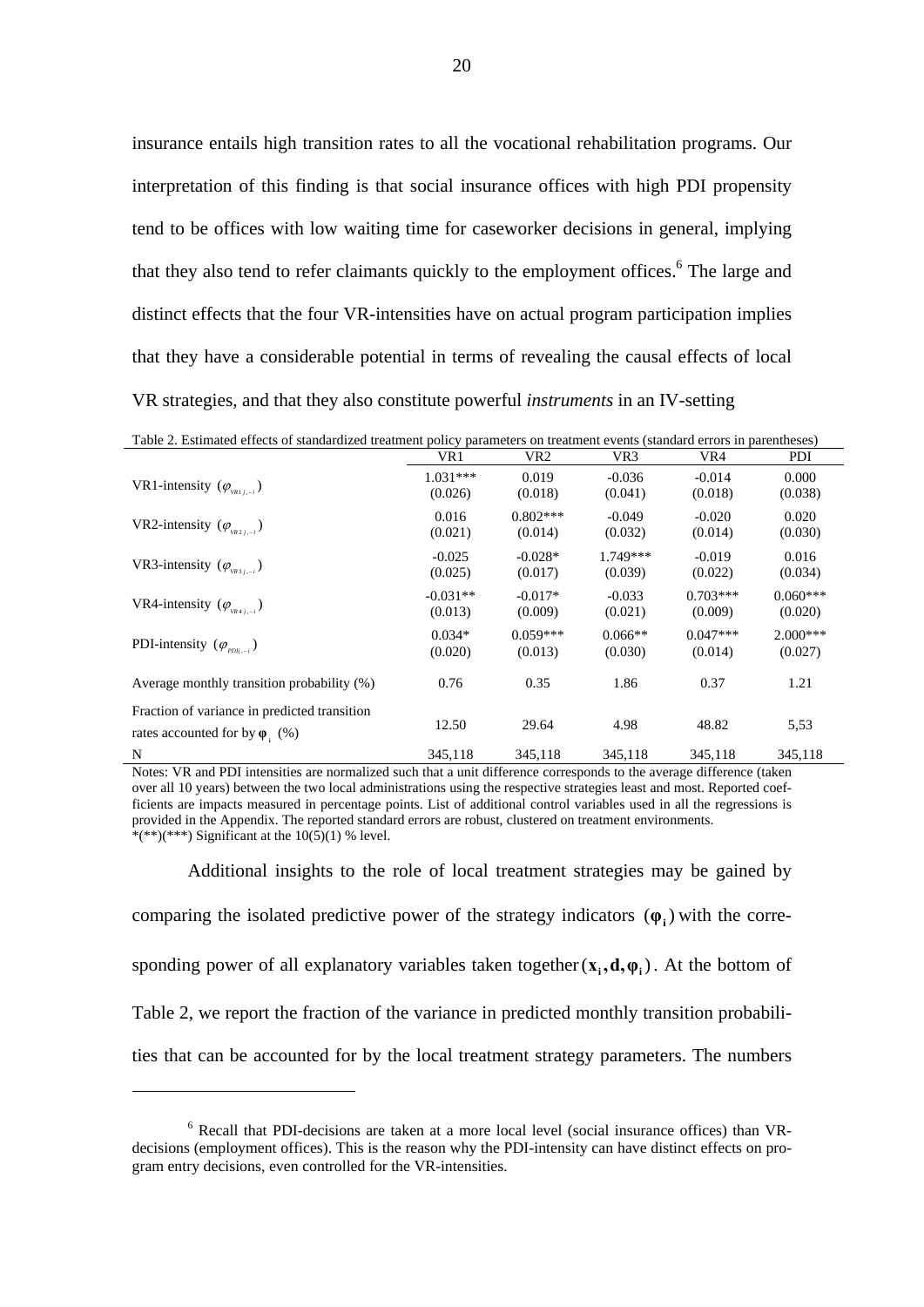range from 4.98 % for regular education programs (VR3) to 48.82 % for targeted courses run by the employment office itself (VR4). Thus, for explaining local treatment choices, individual factors and labor market conditions are more important than local treatment strategies, but the latter are far from negligible.

#### **5. Main results**

1

In this section, we examine the impacts of the treatment policy parameters on a number of different labor market outcomes, based on alternative versions of Equations (1) and (6). The outcomes are designed to represent measures of labor market performance and social insurance dependency over both short-term and long-term horizons. We distinguish between outcomes that are conditioned on the TDI spell being ended (post-TDI outcomes) and outcomes that are unconditional of this event.

We use four post-TDI outcomes; two dichotomous variables indicating whether the spell was followed by regular employment or by permanent disability (PDI), respectively, and two income measures reporting the labor earnings and social security transfers, respectively, in the first calendar year after completion of the TDI spell.<sup>7</sup> These measures may indicate the extent to which the treatment environment affected the ultimate outcome of the TDI spell, but are not informative with respect to how long it took to get there. $8$  For the post-program outcomes, we also compute instrumental variables estimates of the effects of actually participating in one of the four VR program strate-

 $<sup>7</sup>$  Our definition of employment is derived directly from the level of annual earnings; i.e., we as-</sup> sume that a person is employed in a given year if the labor-related earnings in that year exceeded approximately 160,000 NOK (measured in 2013 prices), corresponding to around 27,000 \$.

 $8$  From the descriptive statistics in Table 1, we recall that while virtually all (97.3 %) non-treated spells ended within our observation window, this was the case for only around 60-65 % of the treated spells. Hence, the dataset that can be used to examine post-TDI outcomes constitute a selected subsample of all spells. This "selection problem" appears to be of minor importance for our results, however. When we drop entrants during the last three entry-years, the estimates do not change to any noticeable extent.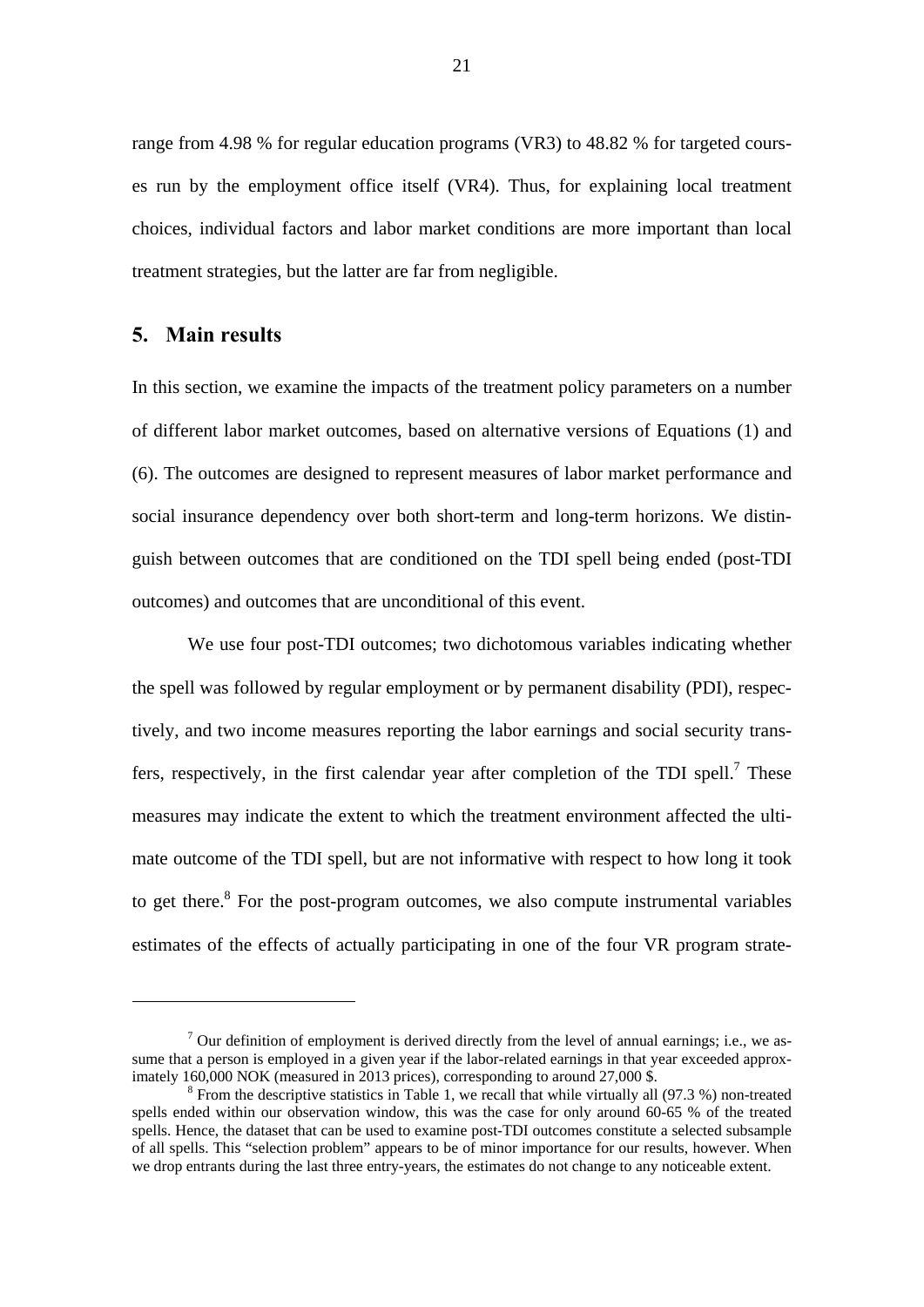gies. However, as discussed above, the interpretation of these estimates as local average treatment effects of actual participation hinges on the assumptions that the treatment strategies affect outcomes through their impacts on actual participation only and that the effects among those with completed and uncompleted spells in the data are of similar magnitudes. Even though these assumptions are disputable, we believe that the instrumental variables estimates are of value as they offer one – though not the only – reasonable interpretation of the more robust reduced form findings, and thus give us a clearer idea of the magnitudes involved. In particular, if non-participants are also affected by the chosen treatment strategies whereas the sorting problem associated with focusing on completed spells only is ignorable, the IV estimates may be interpreted as lower bounds on the overall effects *per unit of treatment*, and hence still be highly informative from a policy perspective. The reason why we interpret the estimates as lower bounds in this case it that when the effects are not exclusively derived from actual participation, the IV approach does not fully remove attenuation bias caused by measurement error.

In the reduced form analysis, we also use several outcome indicators that are not conditional on the TDI-spell being ended. In particular, we use two summary measures reporting average annual labor earnings and social security transfers, respectively, over the five year period following just after TDI entry. These outcome measures are available for the full sample of TDI claimants. In addition, we use the same earnings outcomes *year by year*, from the first year after entry and up to seven years after entry.<sup>9</sup> One important caveat regarding these earnings measures is that during participation in VR programs, a salary paid out by an employer is classified as labor earnings even if the employer receives a wage subsidy from the social security administration. Hence, as a

 $9^9$  For outcomes looking beyond the fifth year, the sample is reduced, as entrants in 2004 (2005) can be followed for only 6 (5) years.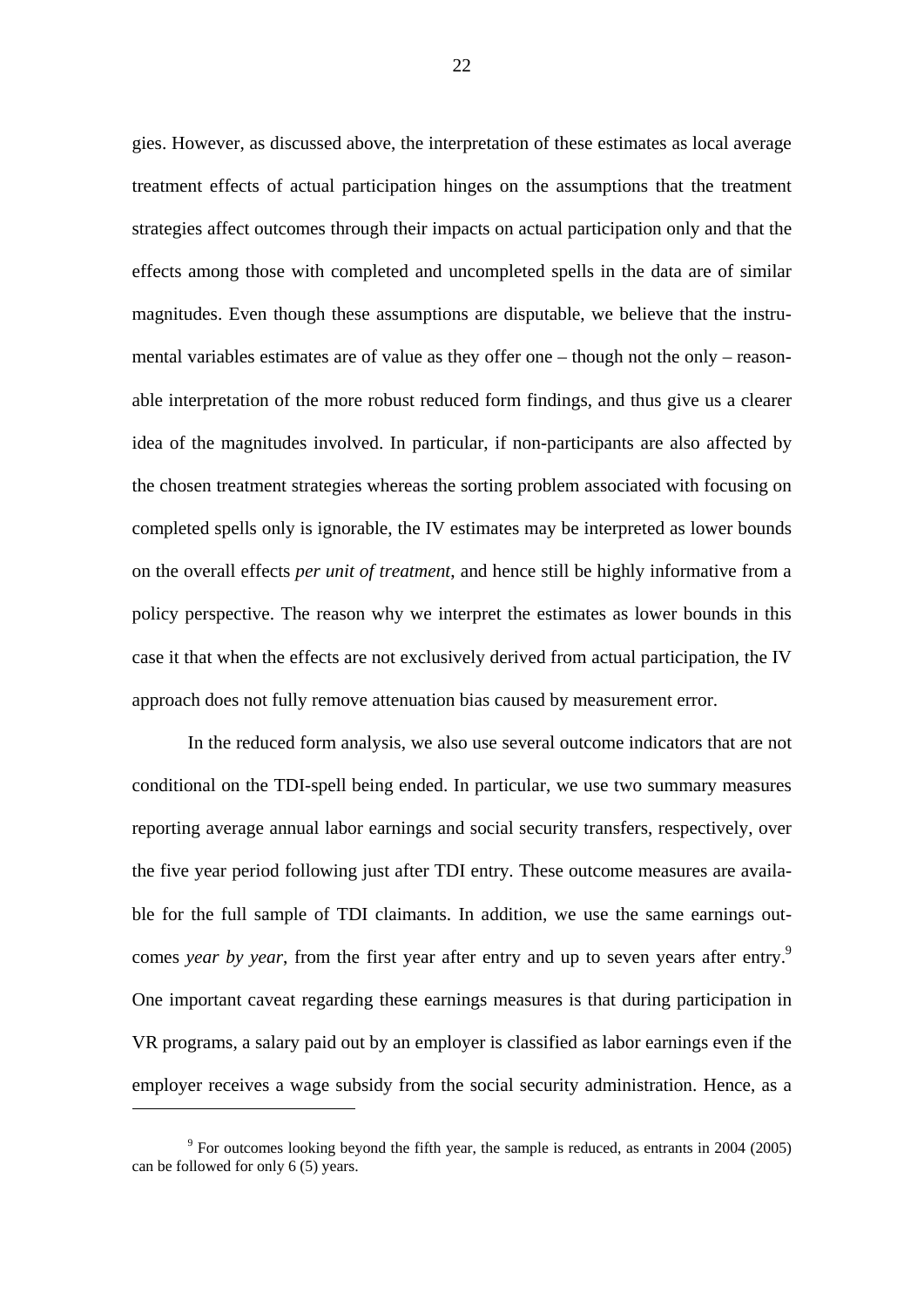"cleaner" measure of labor market success, we also include a dichotomous year-byyear-outcome indicating that that a person has both completed the TDI-spell and become employed (without any form of subsidies).

Table 3 reports the reduced form impacts of the local treatment strategies on the post-program outcomes and on average annual labor and social insurance earnings during the first five years after entry into the program, whereas Figure 1 shows the estimated annual effects *year by year*. The instrumental variables estimates of the effect of actual VR participation on post-program outcomes are reported in Table 4.

Table 3. Estimated effects of standardized treatment policy parameters on labor market outcomes (standard errors in parentheses)

|                           | Post TDI outcomes (first year after end of TDI) |                              |                                                 |                                                | Av. earnings 1-5 years after entry |                                                |
|---------------------------|-------------------------------------------------|------------------------------|-------------------------------------------------|------------------------------------------------|------------------------------------|------------------------------------------------|
|                           | Employment<br>(p.p.)                            | П<br>Labor earnings<br>(NOK) | Ш<br>Permanent<br>disability (p.p.)             | IV<br>Social insur-<br>ance transfers<br>(NOK) | V<br>Labor earnings<br>(NOK)       | VI<br>Social insur-<br>ance transfers<br>(NOK) |
| $VR1-$                    | 1.098**                                         | 4.982**                      | $-1.070*$                                       | $-5,488***$                                    | 5,723***                           | $-5,780***$                                    |
| intensity                 | (0.051)                                         | (1,955)                      | (0.644)                                         | (1,343)                                        | (1, 457)                           | (1,049)                                        |
| VR2-                      | $-1.679***$                                     | $-4,397***$                  | 0.881                                           | 1,220                                          | $-1,434$                           | $-22$                                          |
| intensity                 | (0.042)                                         | (1,597)                      | (0.592)                                         | (1,205)                                        | (1,297)                            | (917)                                          |
| VR <sub>3</sub> -         | $1.267**$                                       | $6.881***$                   | $-2.727***$                                     | $-2,623**$                                     | $-6,206***$                        | 5,510***                                       |
| intensity                 | (0.051)                                         | (1,916)                      | (0.569)                                         | (1,275)                                        | (1,421)                            | (954)                                          |
| <b>VR4-</b>               | $-0.749**$                                      | $-3,199**$                   | 0.396                                           | 1,550                                          | $-2,719***$                        | 1,279*                                         |
| intensity                 | (0.334)                                         | (1,374)                      | (0.330)                                         | (840)                                          | (906)                              | (577)                                          |
| PDI-                      | $-1.700***$                                     | $-6.486***$                  | $8.162***$                                      | $6.921***$                                     | $-5,210***$                        | $4,625***$                                     |
| intensity                 | (0.041)                                         | (1,589)                      | (0.494)                                         | (1,089)                                        | (1,271)                            | (855)                                          |
| N                         | 274,494                                         | 274,494                      | 275,622                                         | 274,494                                        | 345,101                            | 345,101                                        |
| $\mathbf{M}$ $\mathbf{I}$ | $1 \text{DM}$                                   |                              | $\cdot$ $\cdot$ $\cdot$ $\cdot$ $\cdot$ $\cdot$ | 1.4.41                                         | 1.00                               | $(1 \ 1)$                                      |

Notes: VR and PDI intensities are normalized such that a unit difference corresponds to the average difference (taken over all 10 years) between the two local administrations using the respective strategies least and most. Coefficients report impacts measured in percentage points (columns I and III) or NOK (measured in 2013 prices). List of additional control variables used in all the regressions is provided in the Appendix. The number of observations (N) used for the post-program outcomes is reduced due the presence of non-completed spells. N is slightly higher for the PDI outcome for the reason that these outcomes are observed with more accurate timing, and hence do not require a full posttreatment calendar year to be identified. The reported standard errors are robust, clustered on treatment environments (social insurance districts by year).

\*(\*\*)(\*\*\*) Significant at the  $10(5)(1)$  % level.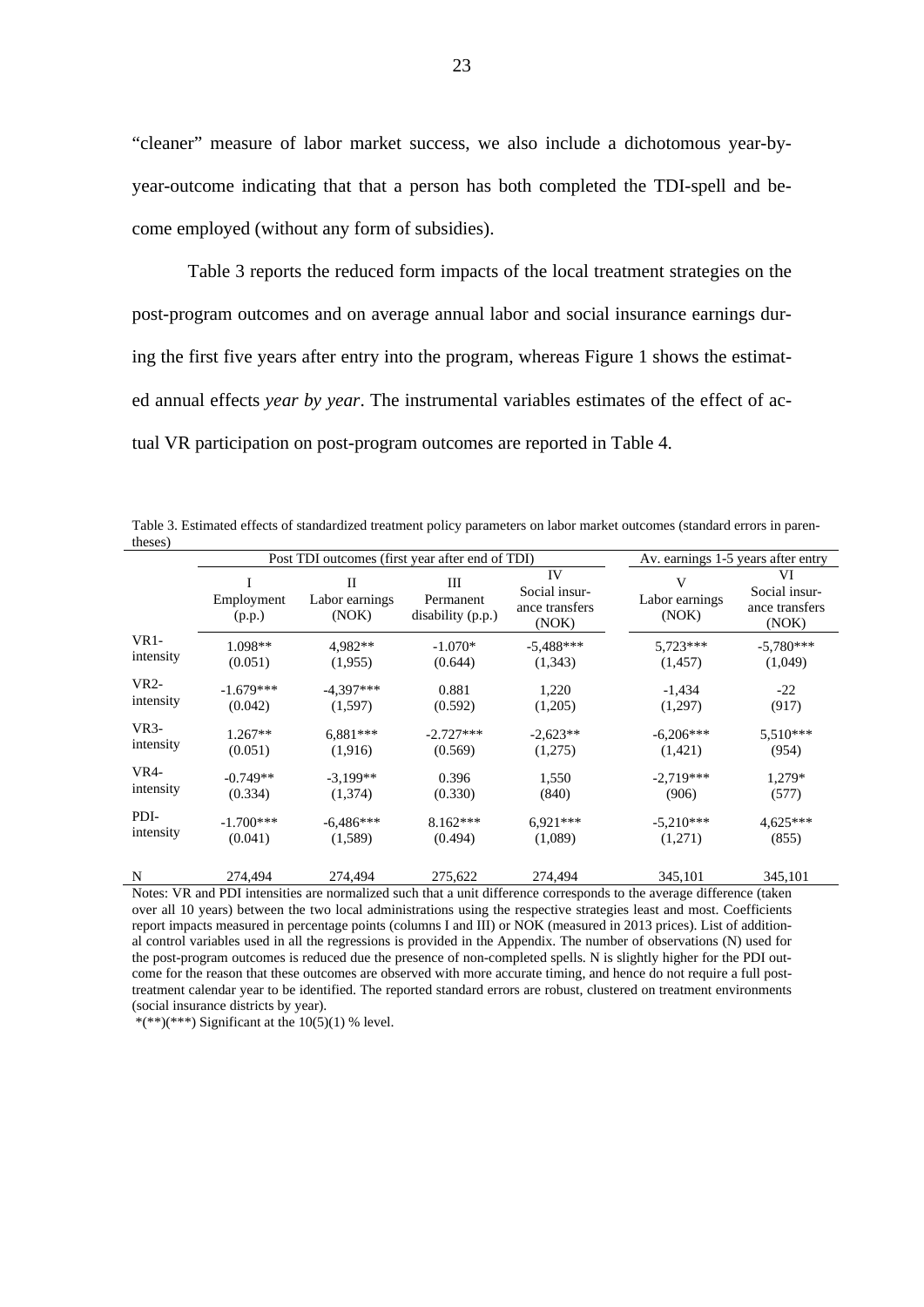

Figure 1. Estimated impacts of local treatment policy parameters (with 95 % confidence intervals).

Notes: The horizontal axes show years after the year of entry into TDI. The vertical axes show 1000 NOK (measured in 2013 value) for the two earnings outcomes and percentage points for the dichotomous employment outcome. See also notes to Table 3.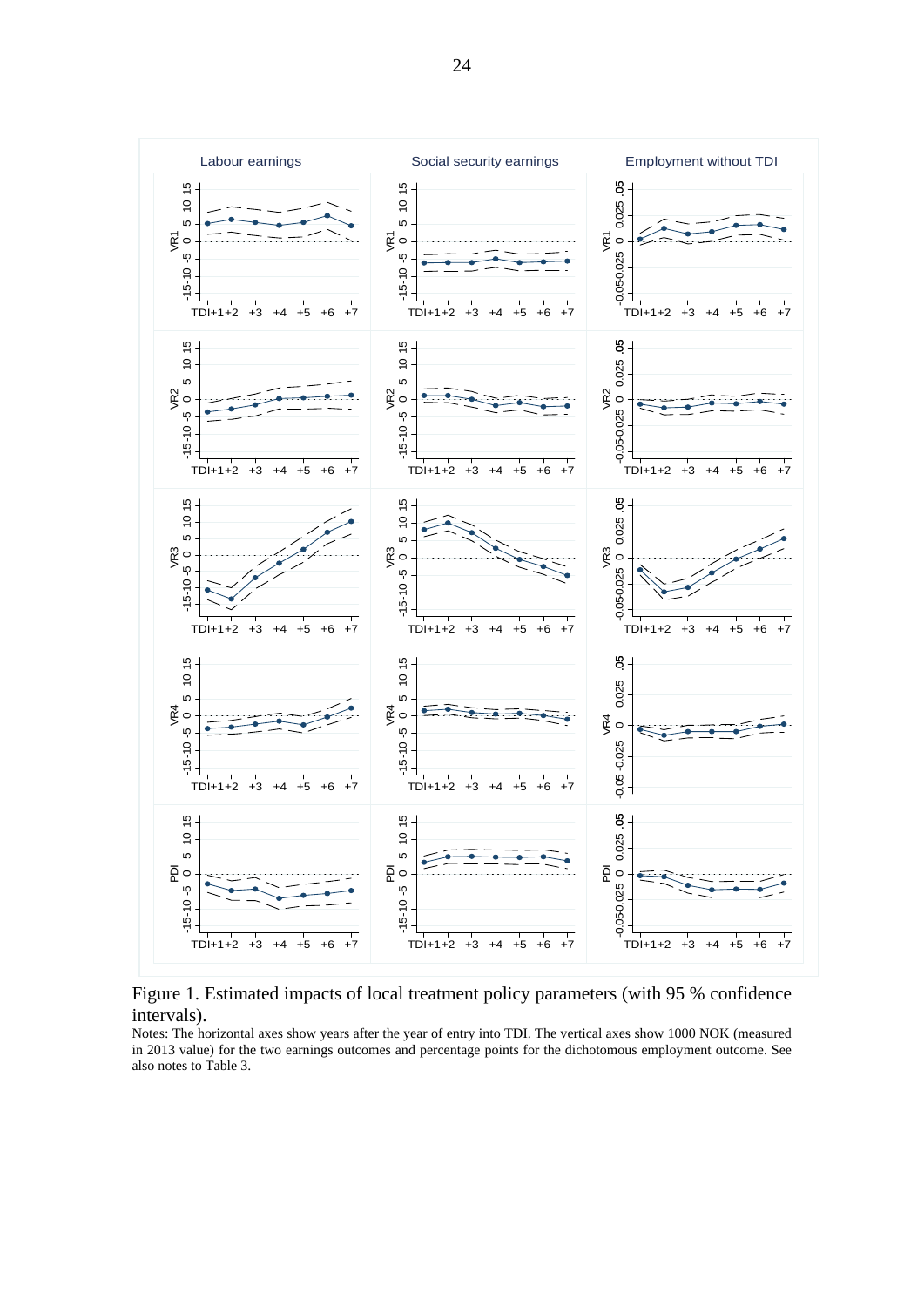| Actual participation<br>in: | Employment<br>(p.p.) | H<br>Labor earnings<br>(NOK) | Ш<br>Permanent disability<br>(p.p.) | IV<br>Social insurance<br>transfers (NOK) |
|-----------------------------|----------------------|------------------------------|-------------------------------------|-------------------------------------------|
| VR1                         | $11.664**$           | 56.731***                    | $-12.935*$                          | $-61,804***$                              |
|                             | (5.738)              | (21, 975)                    | (7.259)                             | (15,299)                                  |
| VR <sub>2</sub>             | $-18.950***$         | $-45.726**$                  | 8.254                               | 7.555                                     |
|                             | (5.210)              | (19,671)                     | (7.258)                             | (14, 941)                                 |
| VR <sub>3</sub>             | $10.715**$           | 59.287***                    | $-22.699***$                        | $-29,424***$                              |
|                             | (4.216)              | (15,795)                     | (4.748)                             | (10,717)                                  |
| VR4                         | $-11.844**$          | $-47.702*$                   | $-3.957$                            | 11,842                                    |
|                             | (5.996)              | (24, 593)                    | (5.990)                             | (15,282)                                  |
| N                           | 274,494              | 274,494                      | 275,622                             | 274,494                                   |

Table 4. Instrumental variables estimates of VR-participation on post-TDI outcomes first year after end of TDI (standard errors in parentheses)

Notes: Coefficients report impacts measured in percentage points (columns I and III) or NOK (measured in 2013 prices). List of additional control variables used in all the regressions is provided in the Appendix. The number of observations (N) is slightly higher for the PDI outcome (Column III) for the reason that these outcomes are observed with more accurate timing, and hence do not require a full post-treatment calendar year to be identified. The reported standard errors are robust, clustered on treatment environments. \*(\*\*)(\*\*\*) Significant at the  $10(5)(1)$  % level.

We now briefly discuss the results for each of the treatment strategies in turn. Giving priority to subsidized employment in the regular labor market (VR1) appears to be a successful strategy. It raises the claimants' probability of moving on to nonsubsidized employment and reduces their risk of ending up with permanent disability insurance; see Table 3. It also raises the probability of quitting the TDI spell with a regular job already the first year after entry, with a further increase in the subsequent years; see Figure 1. The estimated impacts of moving from the treatment environment with lowest to the one with the highest VR1-intensity is predicted to raise the post TDI employment propensity by 1.098 percentage points and labor earnings by 4,982 NOK (approximately 835 \$). These numbers should be treated with some care, since measurement errors of unknown magnitude probably have biased them toward zero. Relative impacts are less affected by this problem. Hence, we may safely conclude that, e.g., a VR1-strategy tends to raise employment and earnings with approximately the same numbers as it reduces permanent disability and social insurance transfers. If the higher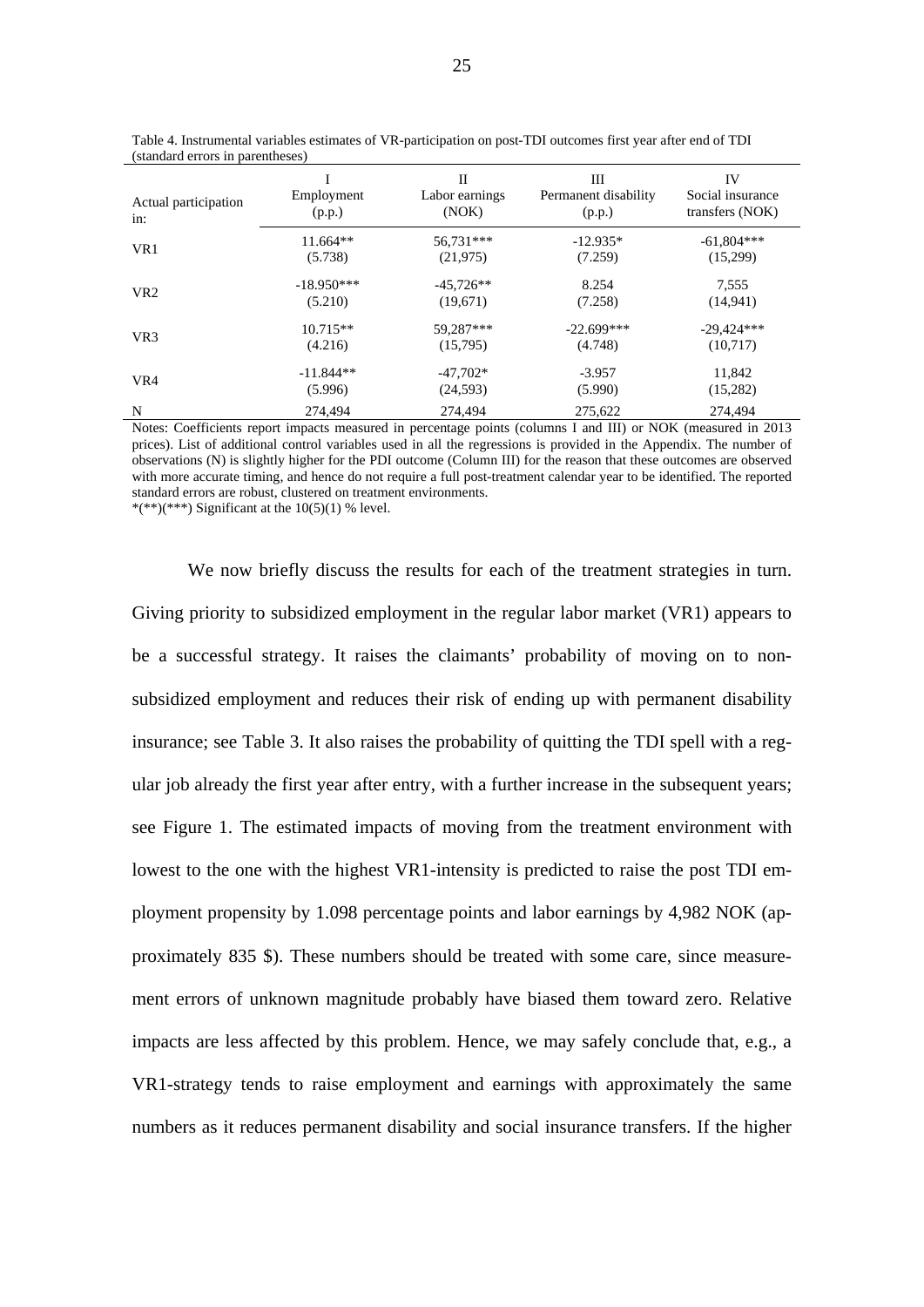earnings following from a more intensive VR1 strategy are exclusively allocated to the additional employees, we can also compute that the average annual earnings level for each extra employee is around 453,000 NOK (4,982/0.01098) (76,000 \$), which is just slightly below the average earnings level in Norway.<sup>10</sup>

Moving on to the instrumental variables estimates in Table 4, we find that the estimated effects of actually participating in VR1 as opposed to receive no treatment at all are to raise the expected annual labor earnings once the TDI spell is over by 56,731 NOK and to reduce the expected social insurance transfers with a similar amount. The chances of becoming employed rises by 11.67 %. Hence, the IV-estimates indicate an earnings gain per additional employee around 486,000 NOK (81,000 \$).

In terms of post-TDI outcomes, prioritizing regular education (VR3) also appears to be a very successful strategy. Its effects on employment and earnings are similar to those estimated for VR1, and in addition it significantly reduces the probability of transition to permanent disability insurance. However, in contrast to VR1, strategies focusing on VR3 also have a significant cost-side, in terms of large lock-in effects during the first years after entry. This can be seen by the significant drop in labor earnings and the corresponding increase in social insurance transfers over the first years after entry; see Figure 1.

Prioritizing placement in a sheltered labor market (VR2) is, according to our estimates, a rather questionable strategy. It actually reduces the chances for ending up with a regular (non-subsidized) job, and also reduces the level of post-TDI labor earnings. Similarly, prioritizing more targeted (and shorter) vocational training courses (VR4) also have negative effects on both employment and labor earnings.

 $10$  In comparison, the average fulltime-equivalent annual salary for all employees in Norway was approximately 495,000 in 2011 (also inflated to 2013-prices).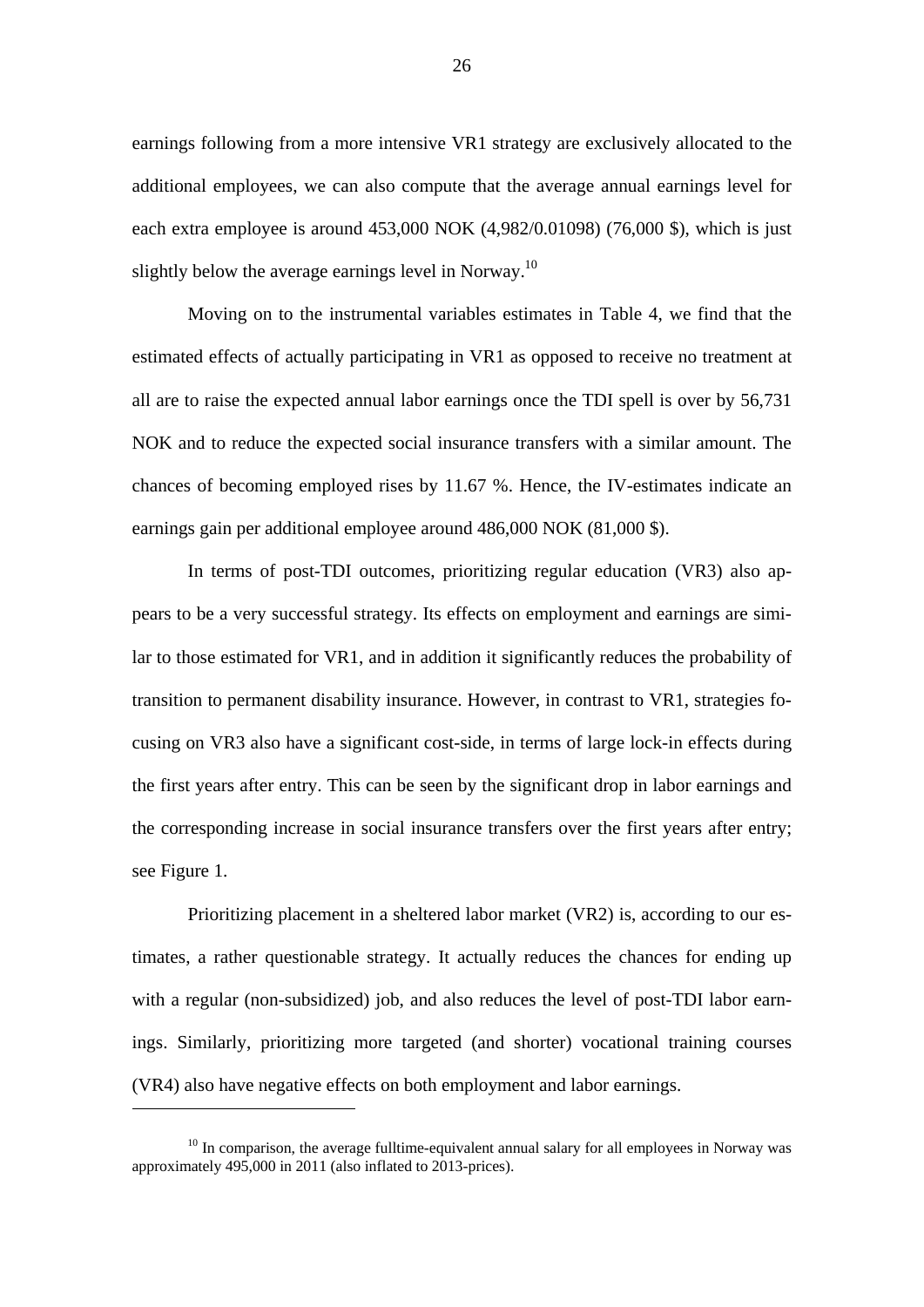A more liberal admittance practice to permanent disability (PDI) unsurprisingly raises the probability that TDI spells end with PDI. Moving from the "strictest" to the most "lenient" local PDI environment identified in our data raises the probability that the spell ends with permanent disability by as much as 8.2 percentage points. There are also indications that it reduces the chances that the spell ends with employment, although with the much smaller effect of 1.7 percentage points. Since admittance strictness apparently has a much larger effect on PDI admittance itself than on employment, it follows that the variations in inflows to PDI along this margin primarily substitute for other forms of inactivity or unemployment. This is also consistent with the finding of a relatively moderate effect of PDI leniency on the overall level of social insurance transfers in the year after TDI completion (6,921 NOK; see Table 3). This suggests that the variations in PDI leniency to a large extent are offset by variations in the payments of other transfers (particularly social assistance).

#### **6. Robustness and reliability**

Can we trust these results? Since we have used non-experimental data to identify causal effects, some doubt inevitably remains. What if local treatment environments with particular emphasis on, say, VR1, also tend have a positively selected group of TDI claimants and/or operate in areas with particularly favorable labor market developments? Our first line of defense against this doubt would of course be that we have controlled for these potential differences in a highly non-restrictive fashion, taking full advantage of extremely rich data sources; see the Appendix. However, there may still exist unobserved differences that drive our results. In this section, we assess the potentiality of selection bias by conducting a robustness check and by running different types of "placebo-regressions".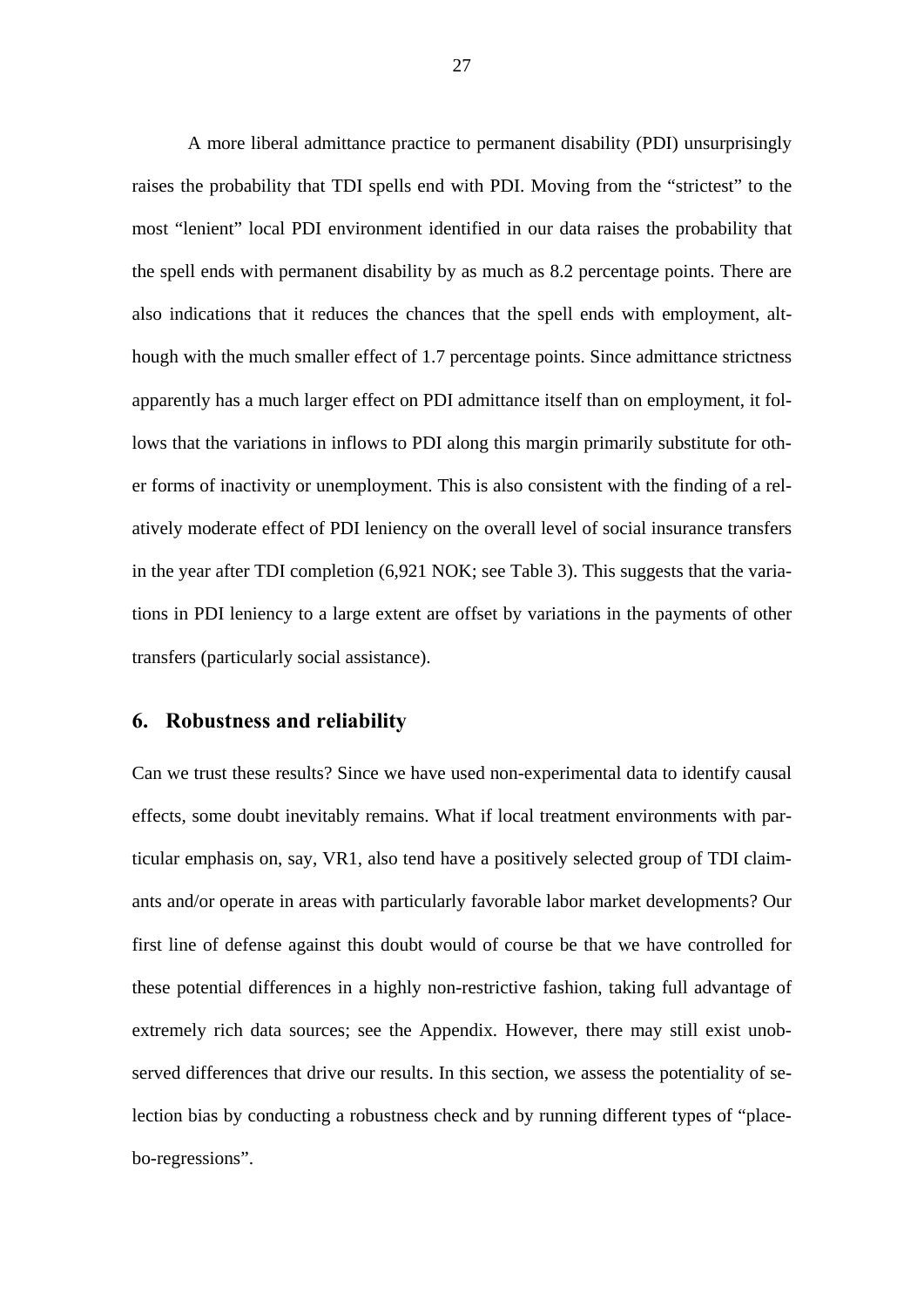If local treatment strategies respond to local cyclical fluctuations in a way unaccounted for by our business cycle indicators, our estimators could be confounded by reverse causation. To assess this potential problem, we re-estimate all our models on the basis of treatment strategy indicators that are constant over time across local administrations. This implies that we treat each local administrative entity as representing the same treatment environment throughout the data period, and that the corresponding indexes are obtained by summing over all residuals belonging to the entities in question in Equation (4), regardless of year of entry. Hence, in this exercise, we only exploit the persistent cross-sectional variation in treatment strategies.

Table 5. Robustness analysis. Instrumental variables estimates of VR-participation on post-TDI outcomes with constant treatment strategy indicators (no time-variation within administrative units) used as instruments (standard errors in parentheses)

| Actual participation<br>in: | Employment<br>(p.p.) | H<br>Labor earnings<br>(NOK) | Ш<br>Permanent disability<br>(p.p.) | IV<br>Social insurance<br>transfers (NOK) |
|-----------------------------|----------------------|------------------------------|-------------------------------------|-------------------------------------------|
| VR1                         | 23.448***            | 89.778***                    | $-6.399$                            | $-83.125***$                              |
|                             | (8.269)              | (30, 382)                    | (13.503)                            | (20, 406)                                 |
| VR <sub>2</sub>             | $-24.034**$          | $-67.751*$                   | 25.159                              | 32,858                                    |
|                             | (9.351)              | (36,170)                     | (19.220)                            | (34, 645)                                 |
| VR <sub>3</sub>             | 10.407               | 63,076**                     | $-26.721***$                        | $-29.719$                                 |
|                             | (7.074)              | (24,021)                     | (9.336)                             | (19,028)                                  |
| VR4                         | $-17.280$            | $-52,210$                    | $-7.531$                            | $-19,887$                                 |
|                             | (13.510)             | (52, 274)                    | (21.573)                            | (36, 864)                                 |
| N                           | 274,500              | 274,500                      | 275,628                             | 274,500                                   |

Notes: Coefficients report impacts measured in percentage points (columns I and III) or NOK (measured in 2013 prices). List of additional control variables used in all the regressions is provided in the Appendix. The number of observations (N) is slightly higher for the PDI outcome (Column III) for the reason that these outcomes are observed with more accurate timing, and hence do not require a full post-treatment calendar year to be identified. The reported standard errors are robust, clustered on administrative units. \*(\*\*)(\*\*\*) Significant at the 10(5)(1) % level.

For ease of comparison, we focus on the instrumental variables estimates in this robustness exercise.<sup>11</sup> What happens when we use treatment strategy indicators that are constant within each administrative unit is that virtually all the estimated impacts be-

 $11$  It is more difficult to compare the reduced form estimates, since the variation in the estimated treatment strategy indexes are much larger when they vary by both district and year than when they vary by district only. All the qualitative conclusions are the same, however.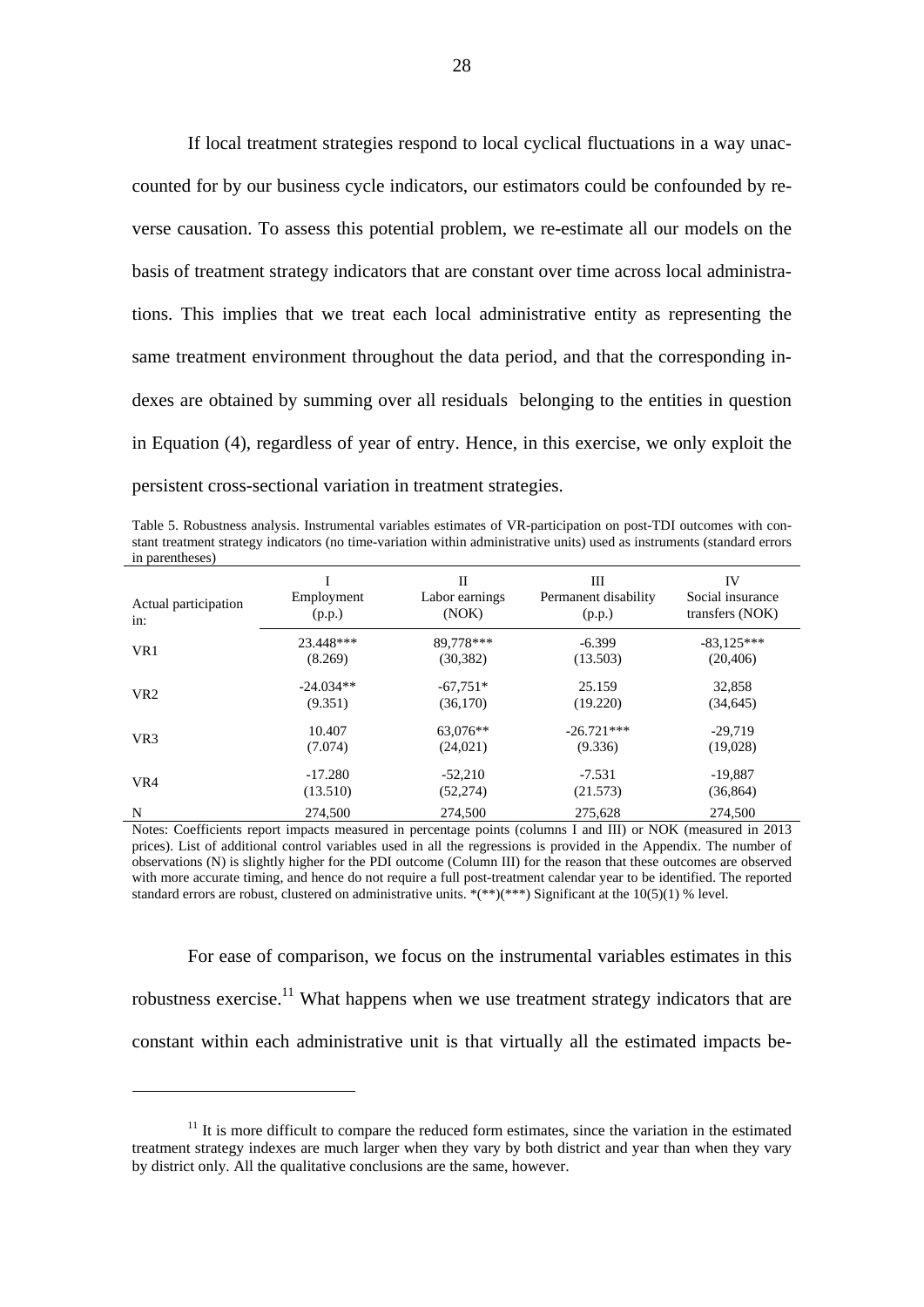come a bit larger; see Table 5. At the same time, the sizes of the standard errors rise considerably, reflecting the significant loss of variation in the instruments. All the major conclusions remain unchanged, however.

 As a further check for remaining bias, we also run "placebo"-regressions, using *past* earnings as the outcome measure instead of future earnings. For this purpose, we use the same sample of TDI-spells and the exact same statistical reduced form model as we use in our main analysis. Since we have conditioned on earnings 1-3 year before entry, our "placebo" outcomes are in this case average earnings 4 and 5 years *before* entry to TDI, respectively. If there is a systematic correlation between the choice of local treatment strategies and the resources of the claimant population, it is probable that this show up in "effects" on past earnings as well as on future earnings. As is clear from the results in Table 6, there is no indication of bias in this sense.

|               | Tuble 6. Results from placebo regressions (standard circles in parenthesis) |                                          |
|---------------|-----------------------------------------------------------------------------|------------------------------------------|
|               | Average earnings 4 years before<br>(NOK)                                    | Average earnings 5 years before<br>(NOK) |
| VR1-intensity | $-975$<br>(1,329)                                                           | $-2,579$<br>(1,693)                      |
| VR2-intensity | $-1,273$<br>(1,017)                                                         | $-271$<br>(1,233)                        |
| VR3-intensity | 1,616<br>(1,145)                                                            | 463<br>(1,345)                           |
| VR4-intensity | 451<br>(650)                                                                | 530<br>(793)                             |
| PDI-intensity | $-366$<br>(1,108)                                                           | 221<br>(1,316)                           |
| N             | 330,890                                                                     | 303,577                                  |

| Table 6. Results from placebo regressions (standard errors in parenthesis) |  |  |
|----------------------------------------------------------------------------|--|--|
|                                                                            |  |  |

Notes: VR and PDI intensities are normalized such that a unit difference corresponds to the average difference (taken over all 10 years) between the two local administrations using the respective strategies least and most. All outcomes are measured in NOK and inflated to the 2013 price level. Reduced sample sizes for the TDI claimants reflect missing information on past earnings. List of additional control variables used in all the regressions is provided in the Appendix. The reported standard errors are robust, clustered on social insurance districts. \*(\*\*)(\*\*\*) Significant at the  $10(5)(1)$  % level.

As a final test for confounders related to local cyclical fluctuations, we investigate whether our treatment strategy indicators are correlated with outcomes for locals who did *not* participate in TDI. In this exercise we use the exact same statistical reduced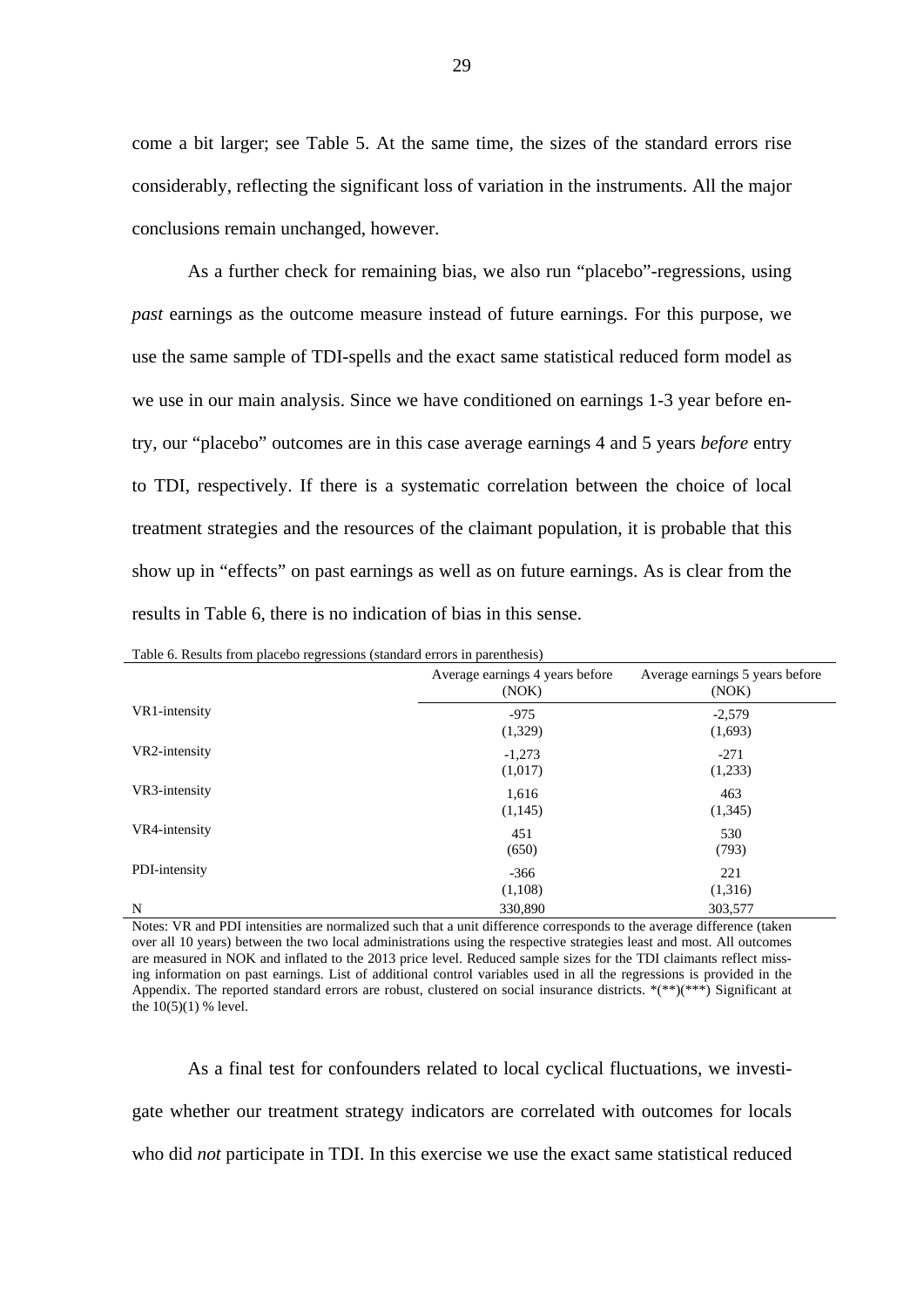form model as in the main analysis, and also the same future 5-year earnings outcome. We look at two different populations. The first is a set of matched groups of locals with no relationship to the social insurance and employment offices at the time of matching to a TDI entrant. This is done in the following way: For each TDI claimant, we find a non-client who lives in the same neighborhood, who has the same sex, is of approximately the same age  $(+/- 2$  years), and has the same level and type of education  $(35$  different categories).<sup>12</sup> If treatment strategies are correlated to uncontrolled for local labor market opportunities for the population of TDI clients, it should be traceable in the earnings developments of these similar non-claimants also.

Table 7. Results from regressions based on local non-TDI populations. Effects on average earnings next five years (NOK) (standard errors in parenthesis)

| (stanuaru circiis in parchuicsis) |                                         |                                            |
|-----------------------------------|-----------------------------------------|--------------------------------------------|
|                                   | Matched sample of local non-<br>clients | Matched sample of ordinary un-<br>employed |
| VR1-intensity                     | $-3,069**$<br>(1,315)                   | 1,456<br>(1,933)                           |
| VR2-intensity                     | $-1,288$<br>(1,078)                     | 3,933**<br>(1,572)                         |
| VR3-intensity                     | 1,329<br>(1,333)                        | 2,236<br>(1,768)                           |
| VR4-intensity                     | $-215$<br>(738)                         | $-1,793$<br>(1,109)                        |
| PDI-intensity                     | $-51$<br>(1,031)                        | $4,474**$<br>(1,790)                       |
| N                                 | 308.949                                 | 222,343                                    |

Notes: VR and PDI intensities are normalized such that a unit difference corresponds to the average difference (taken over all 10 years) between the two local administrations using the respective strategies least and most. All outcomes are measured in NOK and inflated to the 2013 price level. Reduced sample sizes reflect missing matches of sufficient quality. List of additional control variables used in all the regressions is provided in the Appendix. The reported standard errors are robust, clustered on social insurance districts. \*(\*\*)(\*\*\*) Significant at the  $10(5)(1)$  % level.

 The second group is a matched population of regular unemployed who registered at the same employment offices during exactly the same time period as our TDI-

 $12$  For this purpose, we use additional complete population data, made available to us by Statistics Norway.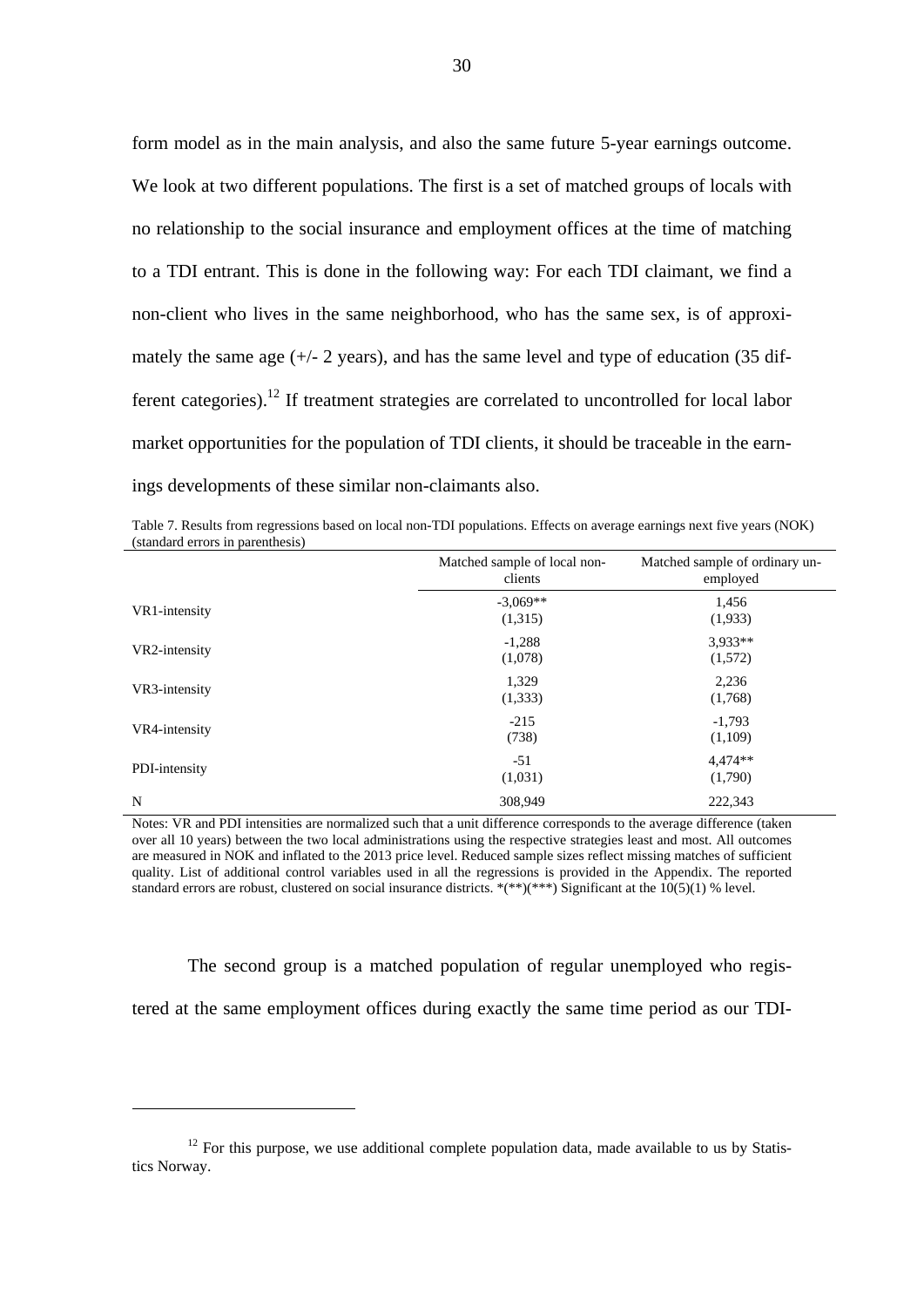clients. We use the same matching criteria as for local non-clients.<sup>13</sup> Note also that this latter population may not be a clean placebo group, since ordinary unemployed job seekers are clients at the same employment offices as the VR-participants, and, hence, may be subject to similar caseworker strategies and also share some of the same (perhaps limited) program resources.

The results from these exercises are shown in Table 7. For the matched group of non-clients, there is little evidence that future labor market performance is correlated to the local treatment environment. A notable exception is that high local VR1-propensity seems to correlate *negatively* with future labor earnings. Taken at face value, this may indicate that VR1 is disproportionally used in economic environments with particularly poor employment outlooks for persons with characteristics corresponding to the TDIpopulation. This is the opposite of what we would worry about if we were concerned that the positive impact identified for TDI-claimants was spurious. Turning to unemployed job seekers, we see that future labor earnings correlate positively with the use of sheltered employment (VR2) for TDI-clients, and also with the tendency to grant TDIclients permanent disability insurance without ever referring them to vocational programs. Since both these policies typically imply that the employment offices need to spend less time and energy on TDI-claimants, their apparently positive impacts on ordinary unemployed can probably be explained by more resources becoming available for this group of clients. In any case, the significant coefficients again go in the opposite direction of what we would worry about if we were concerned that our main results were spuriously related to unobserved local labor market fluctuations.

 $13$  Since the population of unemployed is much smaller than the population of non-clients, we lose some observations in this exercise; see Table 7.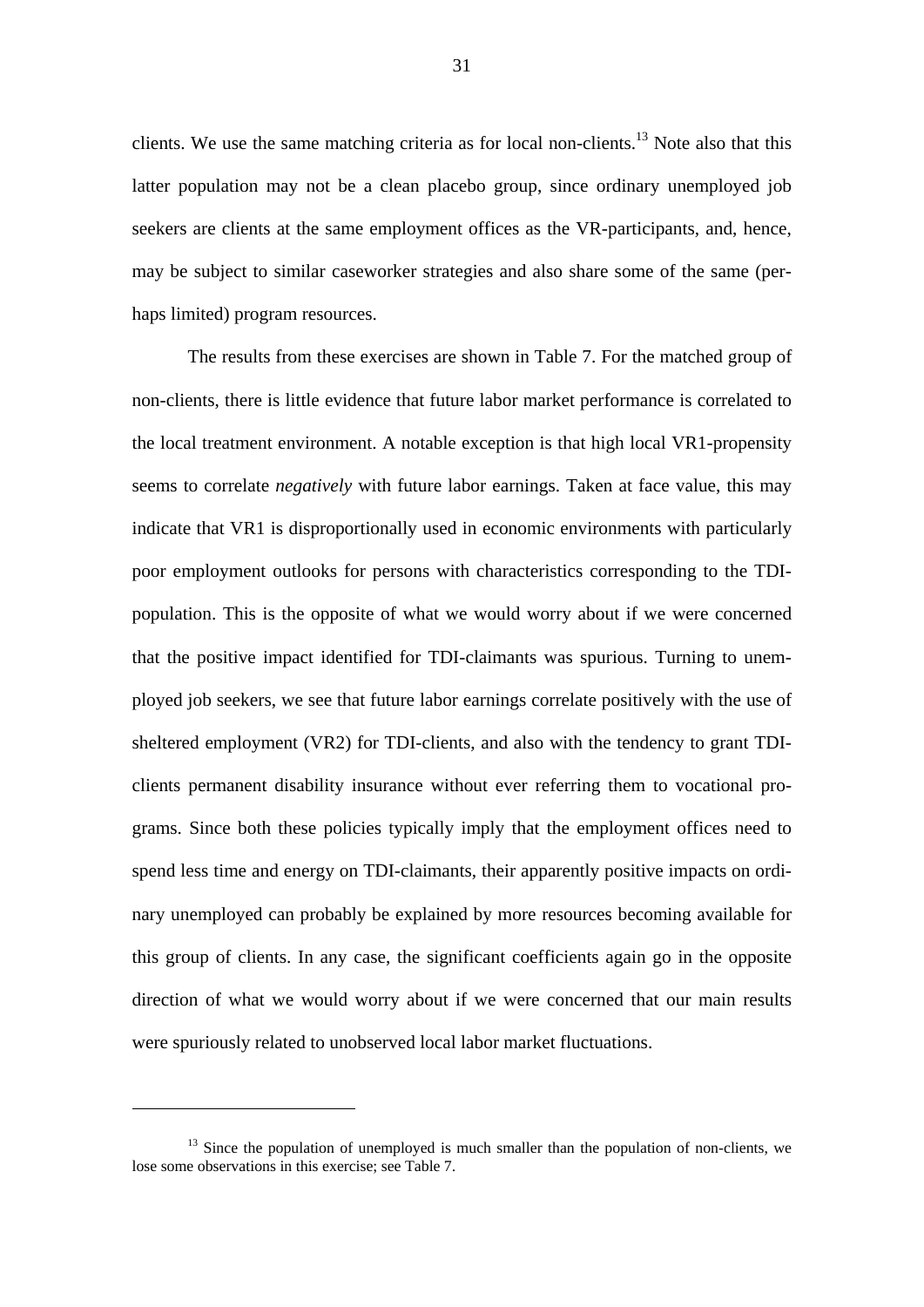#### **7. Conclusion**

Based on longitudinal administrative register data from Norway, we have exploited local variations in vocational rehabilitation (VR) strategies to identify and estimate the effects of these strategies on temporary disability insurance (TDI) claimants' future employment and earnings performance. We find that VR strategies starting out quickly with placement in the regular labor market tend to be most successful. They raise the employment propensity after the TDI spell, and also entail significant labor earnings gains during the treatment period itself. We also find evidence that strategies focusing on rapid transitions to regular education are successful in terms of raising post treatment earnings and reducing the risk of admission to the permanent disability insurance (PDI) program. However, these programs also involve high short- and medium term costs, in the form of long participation periods with high transfer earnings and low labor earnings. VR strategies focusing on sheltered employment and/or targeted vocational training courses appear to be less successful.

Taken together, our findings give support to the idea that vocational rehabilitation attempts should give high priority to early placement in the regular labor market. In line with recent findings from the U.S. based on randomized controlled trials (Skinner et al., 2009; Campbell et al., 2011), our results indicate that the place-and-train-strategy is more successful in terms of encouraging self-sufficiency and regular employment than the competing train-and-place strategy. This does of course not imply that the other strategies should not have any role to play. What we can say, however, is that within the range of observed local priority variations, we can expect significant gains from giving lower priority to training courses and employment in sheltered firms, and higher priority to subsidized employment in regular firms.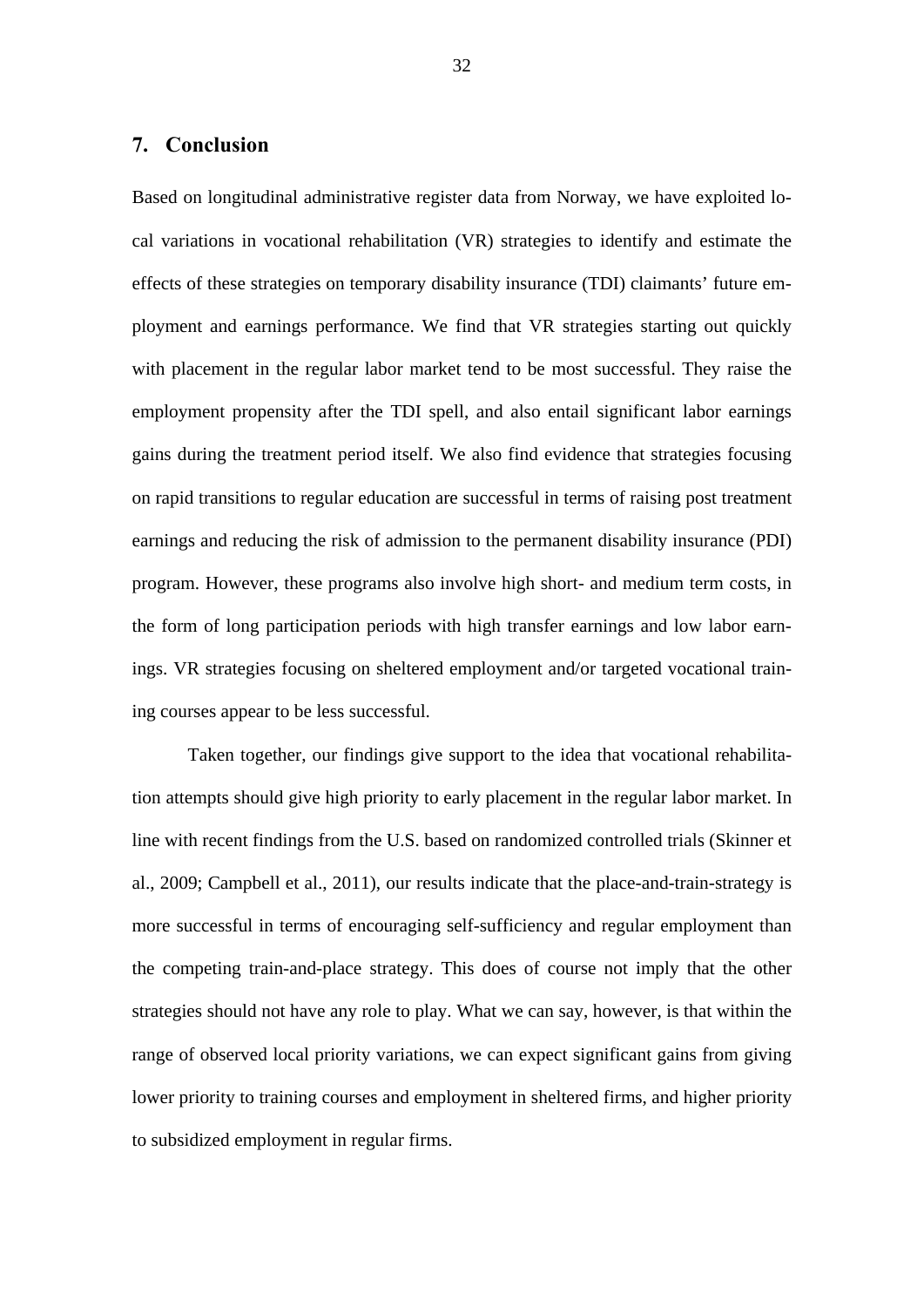We also find that local "strictness" with respect to allowing claimants to enter the permanent disability program without having tried vocational rehabilitation first, has a significant negative effect on the probability that TDI spells end with a transition to permanent disability and a positive effect on the probability that they end with employment. The latter effect is much smaller than the former, however, suggesting that a stricter PDI admittance-practice also pushes many claimants over to alternative social insurance programs, such as unemployment insurance or social assistance.

## **Appendix**

| Variable Content                               | Number<br>of varia- | Definition                                                                                                                                                                                                                                                                                                                                                                                                                                                                                                                                                                                                                                                                                                                                                                                                                                                                   |
|------------------------------------------------|---------------------|------------------------------------------------------------------------------------------------------------------------------------------------------------------------------------------------------------------------------------------------------------------------------------------------------------------------------------------------------------------------------------------------------------------------------------------------------------------------------------------------------------------------------------------------------------------------------------------------------------------------------------------------------------------------------------------------------------------------------------------------------------------------------------------------------------------------------------------------------------------------------|
|                                                | bles                |                                                                                                                                                                                                                                                                                                                                                                                                                                                                                                                                                                                                                                                                                                                                                                                                                                                                              |
| Individual char-                               |                     |                                                                                                                                                                                                                                                                                                                                                                                                                                                                                                                                                                                                                                                                                                                                                                                                                                                                              |
| acteristics                                    |                     |                                                                                                                                                                                                                                                                                                                                                                                                                                                                                                                                                                                                                                                                                                                                                                                                                                                                              |
| Age                                            | 40                  | One dummy variable for each age 18,19,,57                                                                                                                                                                                                                                                                                                                                                                                                                                                                                                                                                                                                                                                                                                                                                                                                                                    |
| <b>Sex</b>                                     | 1                   |                                                                                                                                                                                                                                                                                                                                                                                                                                                                                                                                                                                                                                                                                                                                                                                                                                                                              |
| Education                                      | 19                  | One dummy variable for each of 19 education level and type combinations                                                                                                                                                                                                                                                                                                                                                                                                                                                                                                                                                                                                                                                                                                                                                                                                      |
| Nationality                                    | $\overline{4}$      | One dummy for each of four immigrant categories, depending on origin country<br>(Europe/North-America, Africa, Asia, South-America)                                                                                                                                                                                                                                                                                                                                                                                                                                                                                                                                                                                                                                                                                                                                          |
| Previous labor<br>earnings                     | 13                  | Based on residuals from a regression with sum of last three years labor earnings on<br>the left hand side of the equation, and age dummies and a sex dummy on the right<br>hand side. The distribution of residuals is then divided into 13 categories.                                                                                                                                                                                                                                                                                                                                                                                                                                                                                                                                                                                                                      |
| Previous social<br>insurance earn-<br>ings     | 12                  | Based on residuals from a regression with sum of last three years social insurance<br>earnings on the left hand side of the equation, and age dummies and a sex dummy on<br>the right hand side. The distribution of residuals is then divided into 12 categories.                                                                                                                                                                                                                                                                                                                                                                                                                                                                                                                                                                                                           |
| <b>Time</b><br>Month of entry to<br><b>TDI</b> | 115                 | One dummy for each entry month occurring in the dataset                                                                                                                                                                                                                                                                                                                                                                                                                                                                                                                                                                                                                                                                                                                                                                                                                      |
|                                                |                     |                                                                                                                                                                                                                                                                                                                                                                                                                                                                                                                                                                                                                                                                                                                                                                                                                                                                              |
| Local<br>sosioeconomic<br>factors              | 8                   | Age-and-sex-adjusted rates of i) disability, ii) mortality, iii) annual income, and iv)<br>years of education are computed at both the municipality level and at the level of<br>employment office districts. All 9 indicators are added to all regression                                                                                                                                                                                                                                                                                                                                                                                                                                                                                                                                                                                                                   |
| <b>Local business</b><br>cycles                | 44                  | Three business cycle indicators are computed at the travel-to-work area level (40<br>regions in Norway). Two indicators are computed for the 12 month period surround-<br>ing the month of entry (from 5 months before to six months after), as well as for the<br>corresponding period exactly one year after and two years after. These are: i) the<br>average unemployment rate, ii) the average job finding rate (the number of regis-<br>tered unemployed in one month that are recorded to have found work in the subse-<br>quent month). The third indicator is computed on an annual basis, for the of entry<br>and for the first year after entry. This is: iii) the average job destruction rate (the<br>number of employees at the start of the year who register as unemployed during the<br>year), computed separately for 19 different education levels/types. |

List of and definition of explanatory variables used in the statistical analysis  $(\mathbf{x}_i)$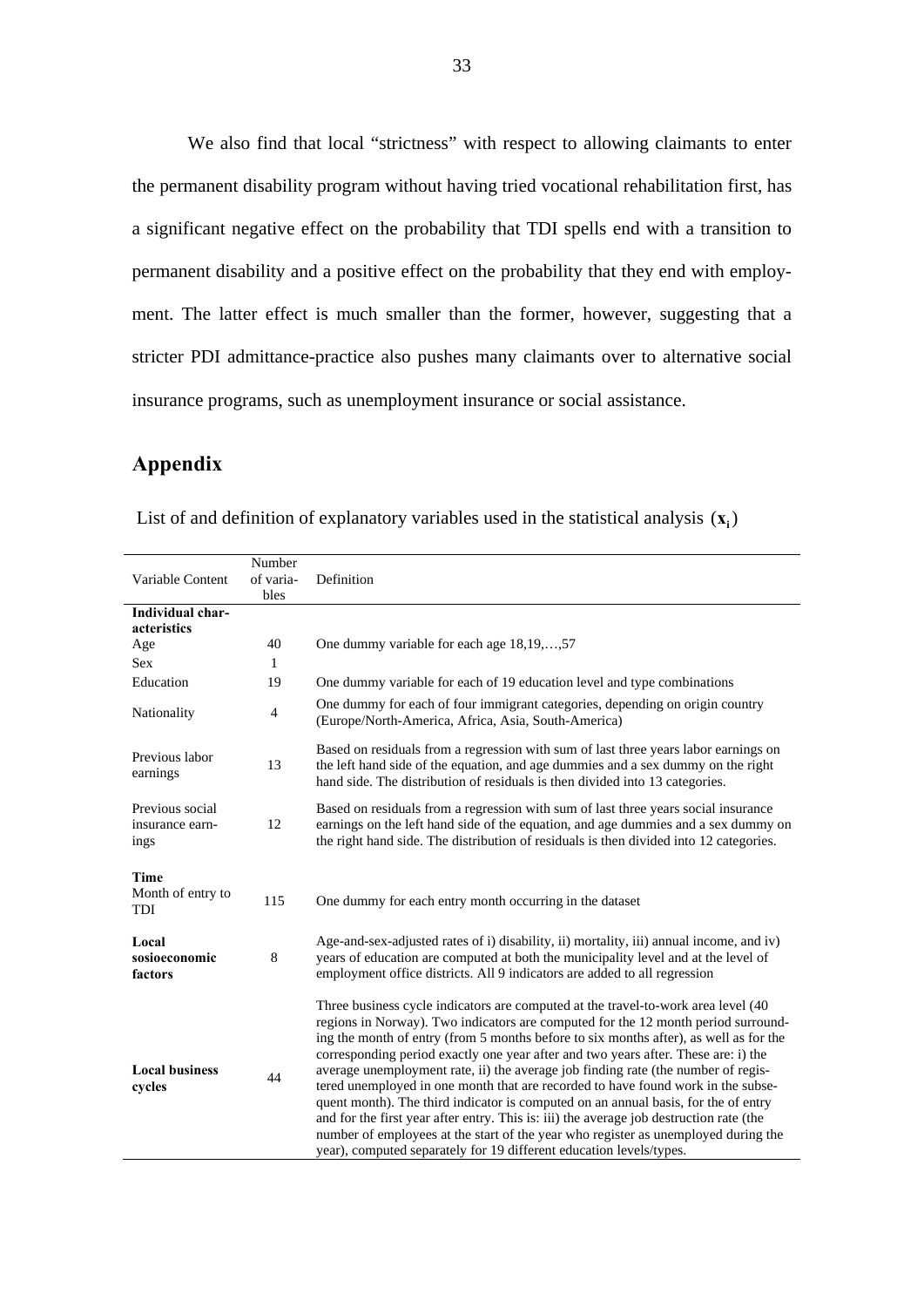#### **References**

- Aakvik, A., Heckman, J., and Vytlacil, E. (2005) Estimating Treatment Effects for Discrete Outcomes when Responses to Treatment Vary: An Application to Norwegian Vocational Rehabilitation Programs. *Journal of Econometrics*, Vol. 125, 15-51.
- Bound, J. (1989). The Health and Earnings of Rejected Disability Insurance Applicants. *American Economic Review*, Vol. 79, No. 3, 482-503.
- Bratsberg, B., Fevang, E., and Røed, K. (2013) Job Loss and Disability Insurance. *Labour Economics*, Vol. 24, 137–150.
- Burkhauser, R. V. and Daly, M. C. (2011) *The Declining Work and Welfare of People with Disabilities: What Went Wrong and a Strategy for Change*. AEI Press, Washington D.C.
- Burns, T Catty, J, Becker, T., Drake R. E., Fioritti, A., Knapp, M., Lauber, C., Rössler, W, Tomov, T., van Busschbach, J., White, S., and Wiersma, D. (2007) The Effectiveness of Supported Employment for People with Severe Mental illness: A Randomised Controlled Trial. *The Lancet*, Vol. 370, Issue 9593, 1146-1152
- Campbell, K., Bond, G. R., and Drake, R. E. (2011) Who Benefits From Supported Employment: A Meta-analytic Study. Schizophrenia Bulletin, Vol. 37, No. 2, 370-380.
- Card, D., Kluve, J., and Weber, A. (2010) Active Labour Market Policy Evaluations: A Meta-analysis. *The Economic Journal*, Vol. 120, F452–F477.
- Catty, J, Becker, T., Drake R. E., Fioritti, A., Knapp, M., Lauber, C., Tomov, T., van Busschbach, J., and Burns, T. (2008) Predictors of Employment for People with Severe Mental Illness: Results of an International Six-Centre Randomised Con-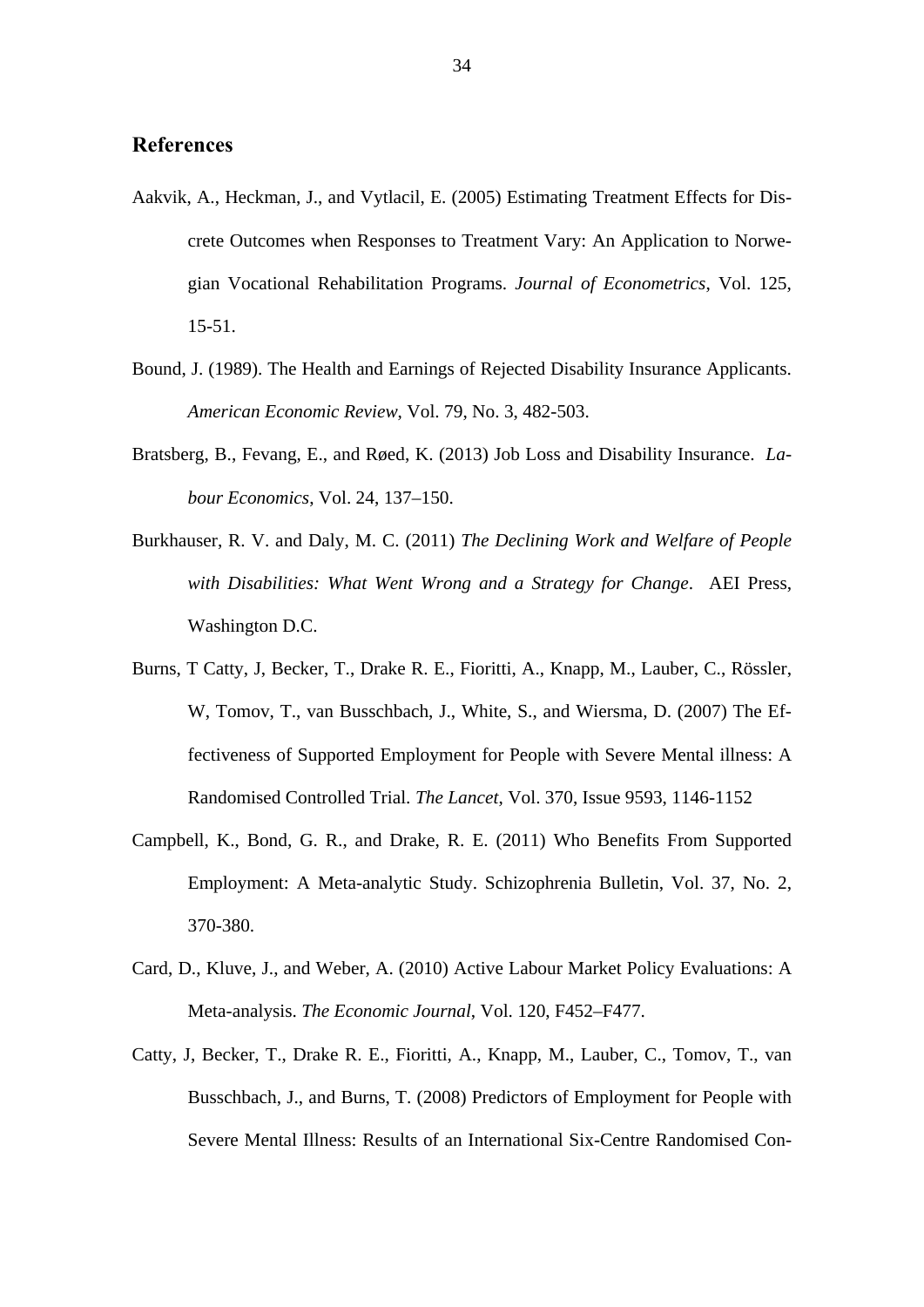trolled Trial. *The British Journal of Psychiatry*, Vol. 192, 224-231.

- Doyle, J. (2008) Child Protection and Adult Crime: Using Investigator Assignment to Estimate Causal Effects of Foster Care. *Journal of Political Economy*, Vol. 116, 746-770.
- Duggan, M. (2005) Do New Prescription Drugs Pay for Themselves? The Case of Second Generation Antipsychotics. *Journal of Health Economics*, Vol. 24, 1-31.
- Duggan, M. and Imberman, S. (2006) Why Are Disability Rolls Skyrocketing? In D. Cutler and D. Wise (eds.): *Health in Older Ages: The Causes and Consequences of Declining Disability among the Elderly*. University of Chicago Press.
- Fevang, E., Hardoy, I., and Røed, K. (2013) Getting Disabled Workers Back to Work: How Important Are Economic Incentives? IZA Discussion Paper No. 7137.
- French, E. and Song, J. (2009) The Effect of Disability Insurance Receipt on Labor Supply. Working Paper, Federal reserve Bank of Chicago.
- Frölich, M., Hesmati, A., and Lechner, M. (2004) A Microeconomic Evaluation of Rehabilitation of Long-term Sickness in Sweden. *Journal of Applied Econometrics*, Vol. 19, 375-396.
- Howard L. M., Heslin, M, Leese, M., McCrone, P., Rice, C., Jarrett, M., and Spokes, T. (2010) Supported Employment: Randomised Cotrolled Trial. *The British Journal of Psychiatry*, Vol. 196, 404-4011.
- Kluve, J., Card, D., Fertig, M., Góra, M., Jacobi, J., Jensen, P., Leetmaa, R., Nima, L., Patacchini, E., Schaffner, S., Schmid, C. M., van der Klaauw, B., and Weber, A. (2007) *Active Labor Market Policies in Europe - Performance and Perspectives*. Springer-Verlag Berlin and Heidelberg GmbH & Co.

Maestas, N., Mullen, K. and Strand, A. (2011) Does Disability Insurance Receipt Dis-